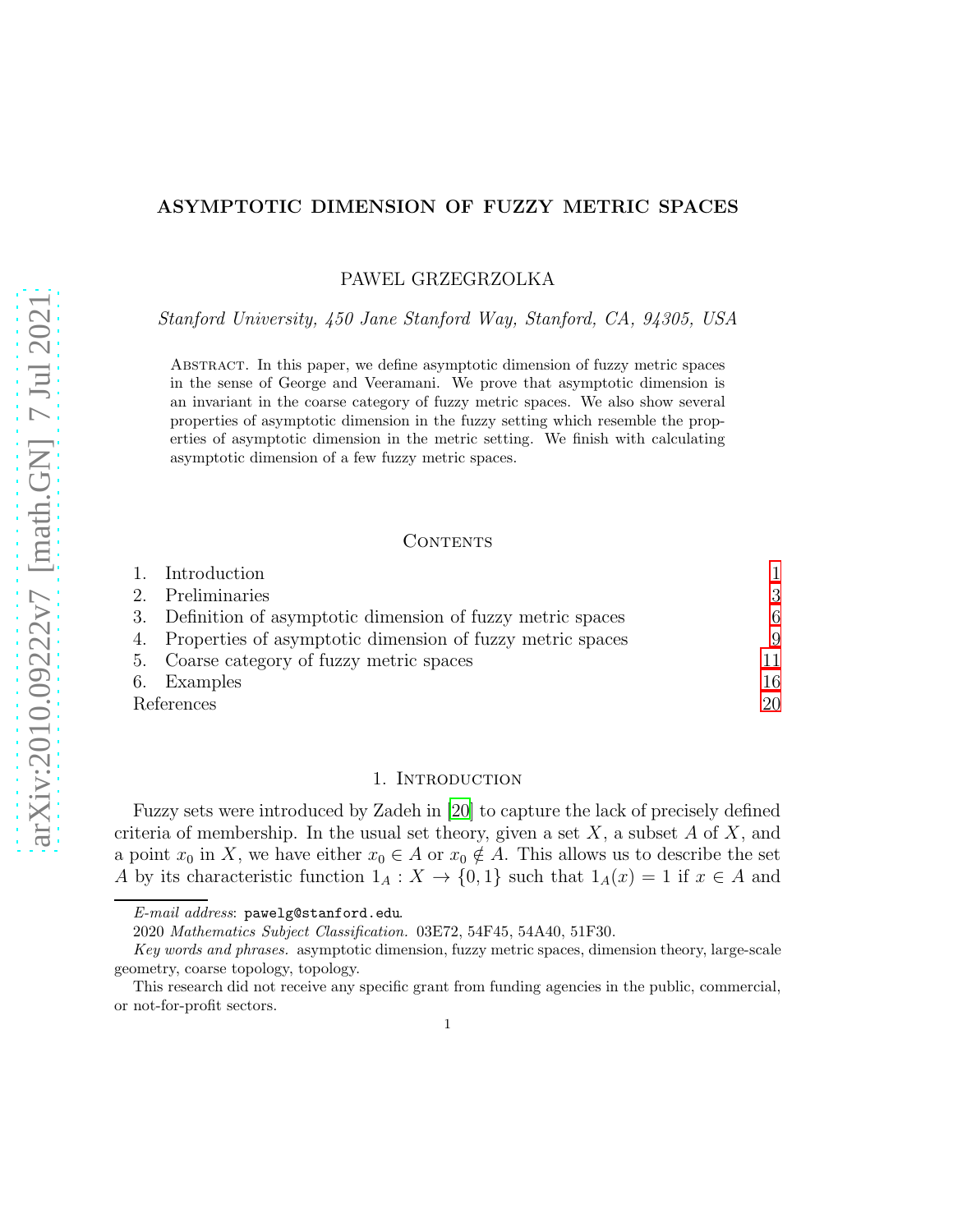$1_A(x) = 0$  if  $x \notin A$ . Zadeh extended the notion of a set by defining a fuzzy set to be a function  $f: X \to [0,1]$ . The value of f at a particular x is usually understood as the degree of certainty that x belongs to that fuzzy set. Since their introduction, fuzzy sets have been a subject of a remarkably active area of research (for some recent examples, see  $[5], [10], [17], [22], [23]$  $[5], [10], [17], [22], [23]$  $[5], [10], [17], [22], [23]$  $[5], [10], [17], [22], [23]$  $[5], [10], [17], [22], [23]$  $[5], [10], [17], [22], [23]$  $[5], [10], [17], [22], [23]$  $[5], [10], [17], [22], [23]$ .

The notion of fuzziness has been incorporated to the metric setting by Kramosil and Michalek in [\[12](#page-20-5)]. George and Veeramani slightly modified Kramosil and Michalek's definition of a fuzzy metric space to show that every fuzzy metric space induces a Hausdorff topology (see [\[3](#page-19-1)]). The modified version gained much popularity (see for example  $[6], [11], [14], [15], [18]$  $[6], [11], [14], [15], [18]$  $[6], [11], [14], [15], [18]$  $[6], [11], [14], [15], [18]$  $[6], [11], [14], [15], [18]$  $[6], [11], [14], [15], [18]$  $[6], [11], [14], [15], [18]$  $[6], [11], [14], [15], [18]$  $[6], [11], [14], [15], [18]$  and is now considered to be the appropriate notion of metric fuzziness (see  $[7], [16]$  $[7], [16]$  $[7], [16]$ ). Fuzzy metric spaces account for the uncertainty of measurements of the distance between any two points. In particular, given a parameter  $t > 0$  and a pair of points x and y, a fuzzy metric assigns a "degree of certainty" (a number between 0 and 1) such that the distance between x and y is smaller than t.

Large-scale geometry (also called coarse topology) has its origins in Mostow's work on rigidity and Svarc, Milnor, and Wolf's work on growth of groups (see  $[13]$ ). Large-scale geometry focuses on properties of spaces that are invariant under small perturbations of these spaces (i.e., under quasi-isometries or, more generally, coarse equivalences). One example of such a property is asymptotic dimension (see  $|1|,|2|$ ). The usefulness of asymptotic dimension became apparent due to Yu who proved that the coarse Baum-Connes conjecture holds for proper metric spaces with finite asymptotic dimension ([\[19](#page-20-14)]). Consequently, he showed that the Novikov Conjecture holds for finitely generated groups whose classifying space has the homotopy type of a finite CW-complex and whose asymptotic dimension is finite when the group is equipped with its word metric ([\[19](#page-20-14)]).

Despite its popularity, large-scale geometry has not been studied in the fuzzy metric setting (with the exception of a short note by Zarichnyi; see [\[21\]](#page-20-15)). In this paper, we introduce the study of fuzzy metric spaces from the large-scale point of view. In particular, we define the coarse category of fuzzy metric spaces, and we translate many large-scale metric notions to the fuzzy setting. We pay special attention to asymptotic dimension of fuzzy metric spaces. Among other results, we show that asymptotic dimension is an invariant in the coarse category of fuzzy metric spaces, and that asymptotic dimension of fuzzy metric spaces has many properties similar to properties of asymptotic dimension in the metric setting (see for example Theorem [4.5\)](#page-8-1). We also explicitly calculate asymptotic dimension of several fuzzy metric spaces.

The outline of this paper is as follows. In section [2,](#page-2-0) we review the necessary definitions surrounding fuzzy metric spaces in the sense of George and Veeramani. We also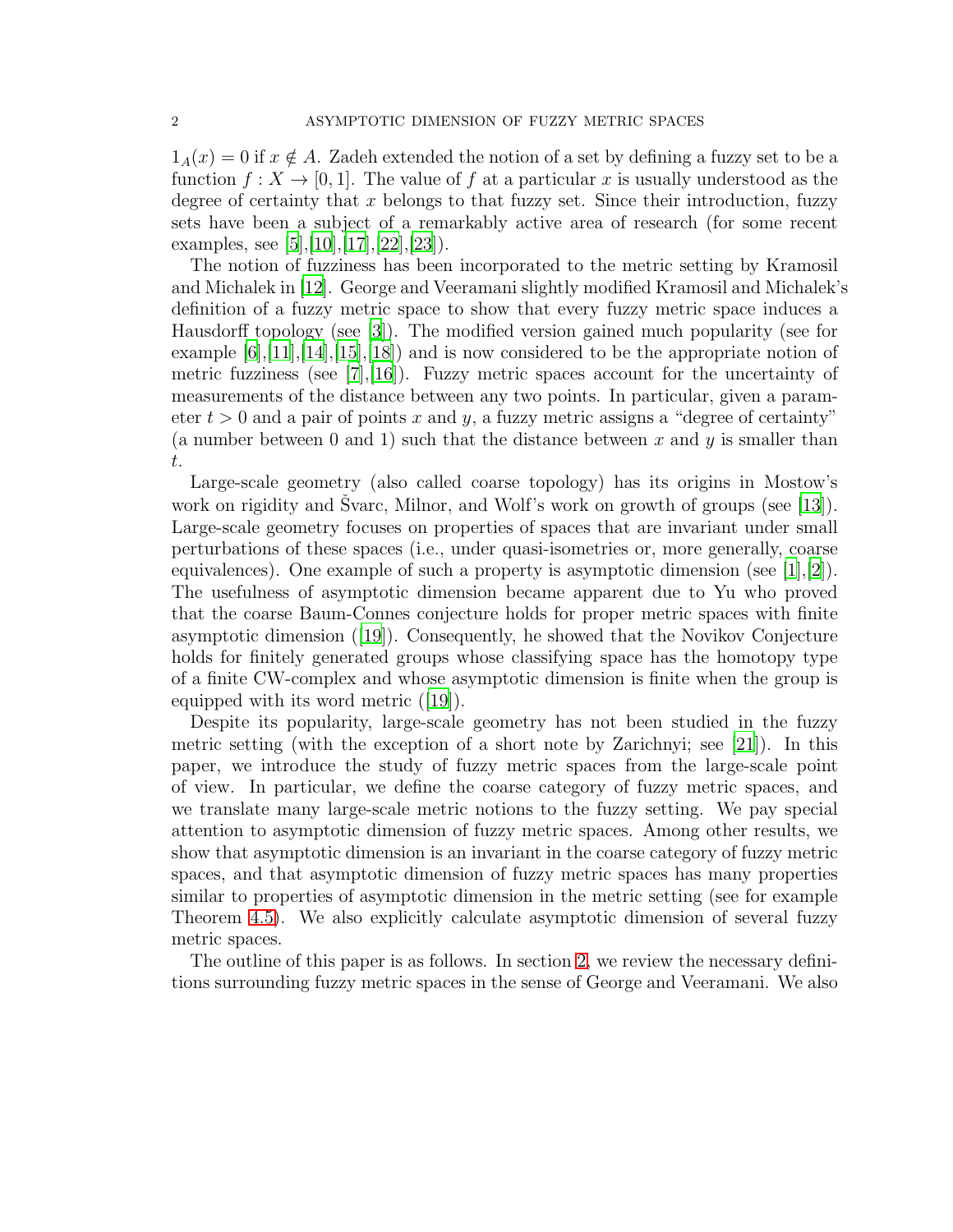show that an additional condition must be imposed on a continuous t-norm of fuzzy metric spaces to ensure that a finite union of bounded sets is bounded. In section [3,](#page-5-0) we define asymptotic dimension of fuzzy metric spaces, and we prove that asymptotic dimension of the standard fuzzy metric space agrees with asymptotic dimension of the inducing metric space. In section [4,](#page-8-0) we show several properties of asymptotic dimension of fuzzy metric spaces which are similar to properties of asymptotic dimension in the metric setting. In particular, we prove a slightly weaker fuzzy version of Theorem 19 of [\[1](#page-19-2)] which lists many equivalent definitions of asymptotic dimension in the metric setting. In section [5,](#page-10-0) we establish the coarse category of fuzzy metric spaces, and we prove that the asymptotic dimension of fuzzy metric spaces in an invariant in that category. Finally, in section [6](#page-15-0) we calculate asymptotic dimension of several fuzzy metric spaces. In particular, we show that any non-Archimedean fuzzy metric space has asymptotic dimension 0.

<span id="page-2-0"></span>Throughout the paper, we will assume that  $\mathbb{N} = \{n \mid n \geq 1, n \in \mathbb{Z}\}.$ 

## 2. Preliminaries

In this section, we recall basic definitions from [\[3](#page-19-1)] surrounding fuzzy metric spaces. We also recall a few known relationships between metric notions and fuzzy metric notions. Finally, we show that there exist fuzzy metric spaces for which the union of two bounded sets can be unbounded, and we find the condition on the continuous t-norm that excludes such examples.

Definition 2.1. A binary operation

 $* : [0, 1] \times [0, 1] \rightarrow [0, 1]$ 

is called a continuous t-norm if

- $(1)$   $\ast$  is associative and commutative,
- $(2)$   $*$  is continuous,
- (3) for all  $a \in [0,1], a * 1 = a$ ,
- (4) for all  $a, b, c, d \in [0, 1], a \leq c, b \leq d \Longrightarrow a * b \leq c * d.$

Notice that conditions  $(1), (2)$ , and  $(3)$  imply that  $([0, 1], *)$  is a topological monoid. Typical examples of continuous t-norms are  $a * b = ab$ ,  $a * b = \min\{a, b\}$ , and  $a * b = \max\{0, a + b - 1\}.$ 

**Definition 2.2.** A triple  $(X, M, *)$  is a fuzzy metric space if X is a set,  $*$  is a continuous  $t$ -norm, and  $M$  is a function

$$
M: X \times X \times (0, \infty) \to [0, 1]
$$

satisfying the following conditions for all  $x, y, z \in X$  and all  $s, t > 0$ :

(1)  $M(x, y, t) > 0$ ,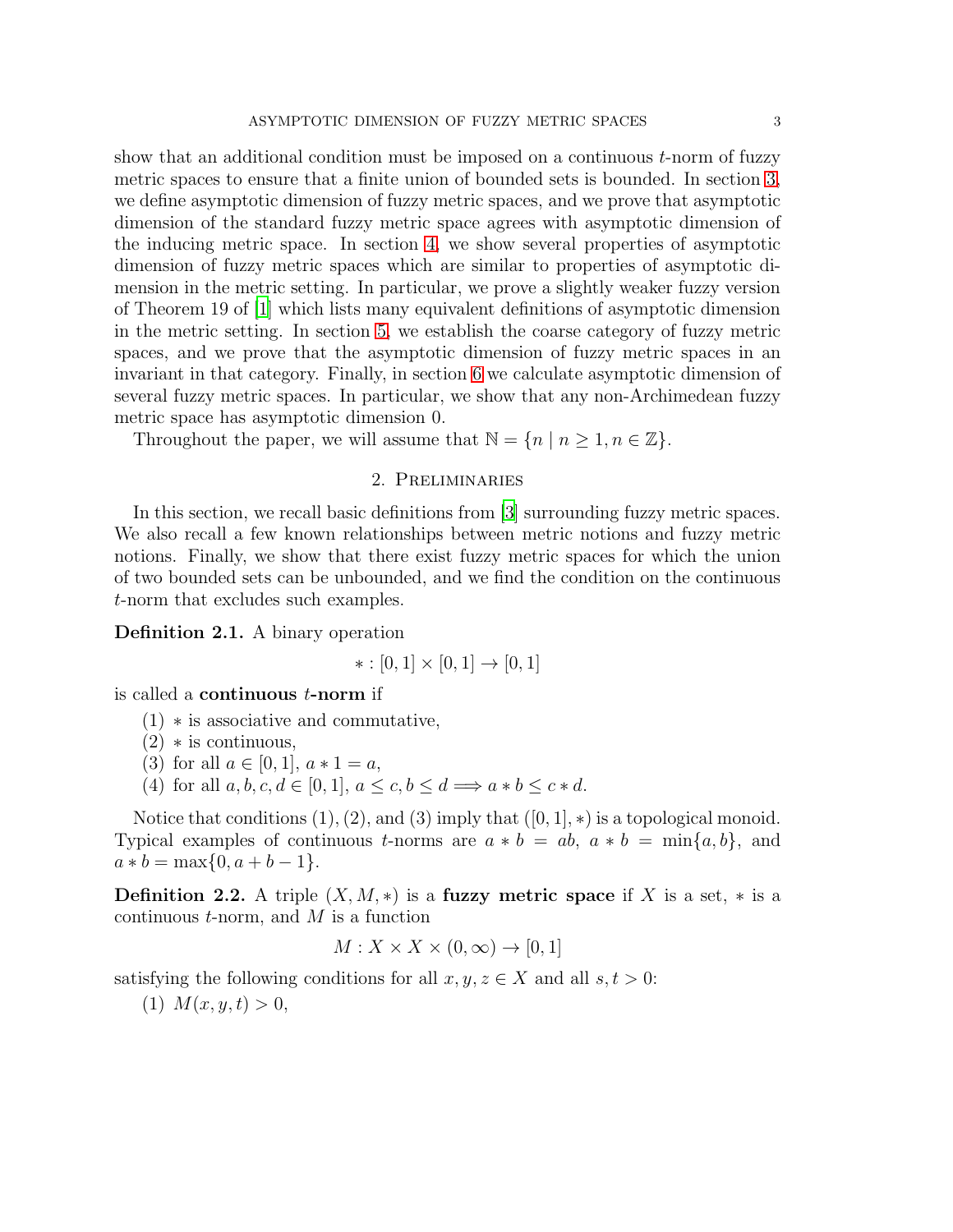- (2)  $M(x, y, t) = 1$  if and only if  $x = y$ ,
- (3)  $M(x, y, t) = M(y, x, t),$
- (4)  $M(x, y, t) * M(y, z, s) \leq M(x, z, t + s),$
- (5)  $M(x, y, \cdot) : (0, \infty) \to [0, 1]$  is continuous.

The adjective "fuzzy" in the above definition comes from the fact that the function M is a fuzzy set. The value of  $M(x, y, t)$  is usually understood as the degree of certainty that the distance between x and y is less than t. It was shown in [\[4\]](#page-19-4) that  $M(x, y, \cdot)$  is non-decreasing for all  $x, y$  in X.

**Example 2.3.** Let  $(X, M, *)$  be a fuzzy metric space. Let  $Y \subseteq X$ . Then  $(Y, M_Y, *)$ is a fuzzy metric space, where  $M_Y$  is the restriction of M to  $Y \times Y \times (0, \infty)$ . We call this fuzzy metric space the subspace fuzzy metric space.

**Example 2.4.** Let  $(X, d)$  be a metric space. Let  $a * b = ab$  for any  $a, b \in [0, 1]$ . Define

$$
M(x, y, t) = \frac{t}{t + d(x, y)}.
$$

Then  $(X, M, *)$  is a fuzzy metric space. We call this fuzzy metric space the **standard** fuzzy metric space and M the standard fuzzy metric induced by the metric  $d$ .

It is worth noting that there exist fuzzy metric spaces which are not standard fuzzy metric spaces for any metric (see Example 2.11 in [\[3\]](#page-19-1)).

**Definition 2.5.** Let  $(X, M, *)$  be a fuzzy metric space. Then the ball  $B(x, r, t)$  with center  $x \in X$  and  $r \in (0,1)$ ,  $t > 0$  is defined by

$$
B(x, r, t) = \{ y \in X \mid M(x, y, t) > 1 - r \}.
$$

It was shown in [\[3\]](#page-19-1) that the collection of all balls in a fuzzy metric space  $(X, M, *)$ induces a first countable and Hausdorff topology on  $X$ . In fact, this topology is always metrizable (see [\[7\]](#page-20-11)). When the fuzzy metric space is the standard fuzzy metric space induced by the metric  $d$ , then the topology induced by the fuzzy metric coincides with the topology induced by the metric  $d$  (see [\[3\]](#page-19-1)).

**Definition 2.6.** Let  $(X, M, *)$  be a fuzzy metric space. A subset A of X is **bounded** provided there exist  $r \in (0, 1)$ ,  $t > 0$  such that

$$
M(x, y, t) > 1 - r
$$

for all  $x, y \in A$ .

It was shown in [\[3](#page-19-1)] that the bounded sets of a standard fuzzy metric space coincide with the bounded sets of the inducing metric space. However, certain fuzzy metric spaces do not behave as intuitively as one would expect when it comes to boundedness. For example, there are fuzzy metric spaces where the union of two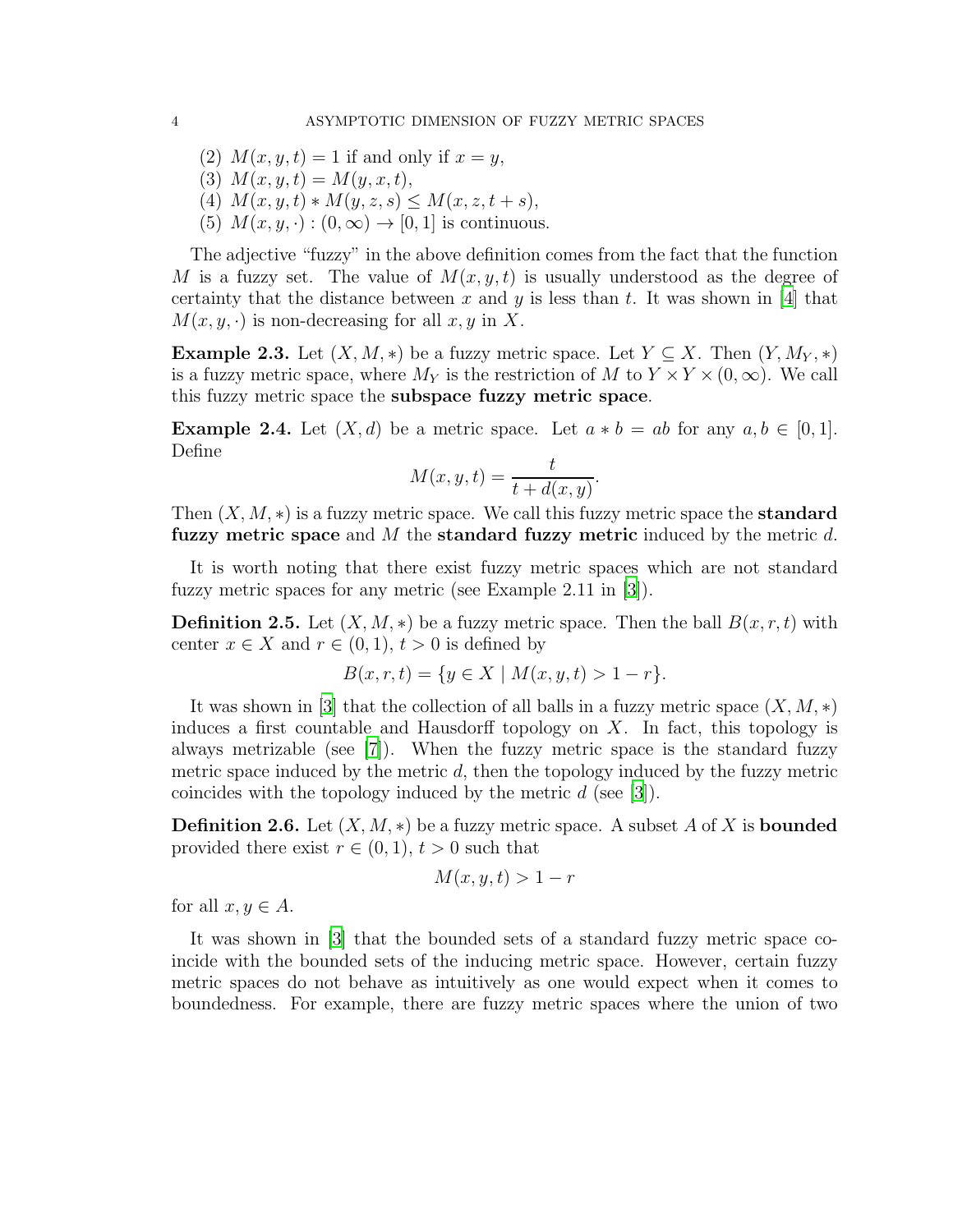bounded sets is unbounded, even if these two bounded sets share a common point, as the following example shows.

**Example 2.7.** Let  $X = \mathbb{N}$ . Equip X with the continuous t-norm defined by  $a * b =$  $\max\{0, a+b-1\}$ . Define  $M: X \times X \times (0, \infty) \rightarrow [0, 1]$  by

$$
M(x, y, t) = \begin{cases} 1 & \text{if } x = y \\ \frac{1}{2} & \text{if } x \neq y, x \neq 1, y \neq 1 \\ \frac{1}{y} & \text{if } x = 1, y \neq 1 \\ \frac{1}{x} & \text{if } x \neq 1, y = 1 \end{cases}
$$

It is straightforward to verify that M satisfies all the axioms of a fuzzy metric space. Consider  $A = \{1,2\}$  and  $B = \{n \mid n \geq 2, n \in X\}$ . It is easy to see that both A and B are bounded and share a common point  $x = 2$ . However,  $A \cup B$  is unbounded, as  $M(1, x, t) \to 0$  when  $x \to \infty$ .

In the above example, the 4th axiom of a fuzzy metric space was vacuously satisfied, since the left side of that axiom was always zero for distinct  $x, y$ , and  $z$ :

$$
M(x, y, t) * M(y, z, s) \le M(x, z, t + s).
$$

In other words, the fuzzy equivalent of the triangle inequality did not provide any help in estimating the value of  $M(x, z, t + s)$  and consequently allowed us to create the above example. However, as soon as we put an additional constraint on the continuous t-norm, such pathological examples are no longer possible, as the following proposition shows.

**Proposition 2.8.** Let  $(X, M, *)$  be a fuzzy metric space such that  $a * b \neq 0$  whenever  $a \neq 0$  and  $b \neq 0$ . Then the union of two bounded sets if bounded.

*Proof.* Let  $A, B \subset X$  be bounded. This means that there exist  $r, r' \in (0, 1)$  and  $t, t' > 0$  such that  $M(x, y, t) > 1 - r$  for all  $x, y \in A$ , and  $M(x, y, t') > 1 - r'$  for all  $x, y \in B$ . Choose  $a \in A$  and  $b \in B$ . Let  $x \in A$  and  $y \in B$  be arbitrary. Then

$$
M(x, y, 2t + t') \ge M(x, a, t) * M(a, b, t) * M(b, y, t')
$$
  
\n
$$
\ge (1 - r) * M(a, b, t) * (1 - r').
$$

Since by the assumed property of the continuous t-norm the right side of the above inequality is a positive number, there exists  $s \in (0, 1)$  such that

$$
M(x, y, 2t + t') > 1 - s.
$$

In fact, we can choose  $s \in (0,1)$  large enough so that  $1-s < 1-r$  and  $1-s < 1-r'$ . This shows that  $M(x, y, 2t + t') > 1 - s$  for any  $x, y \in A \cup B$ , proving that  $A \cup B$  is bounded.  $\Box$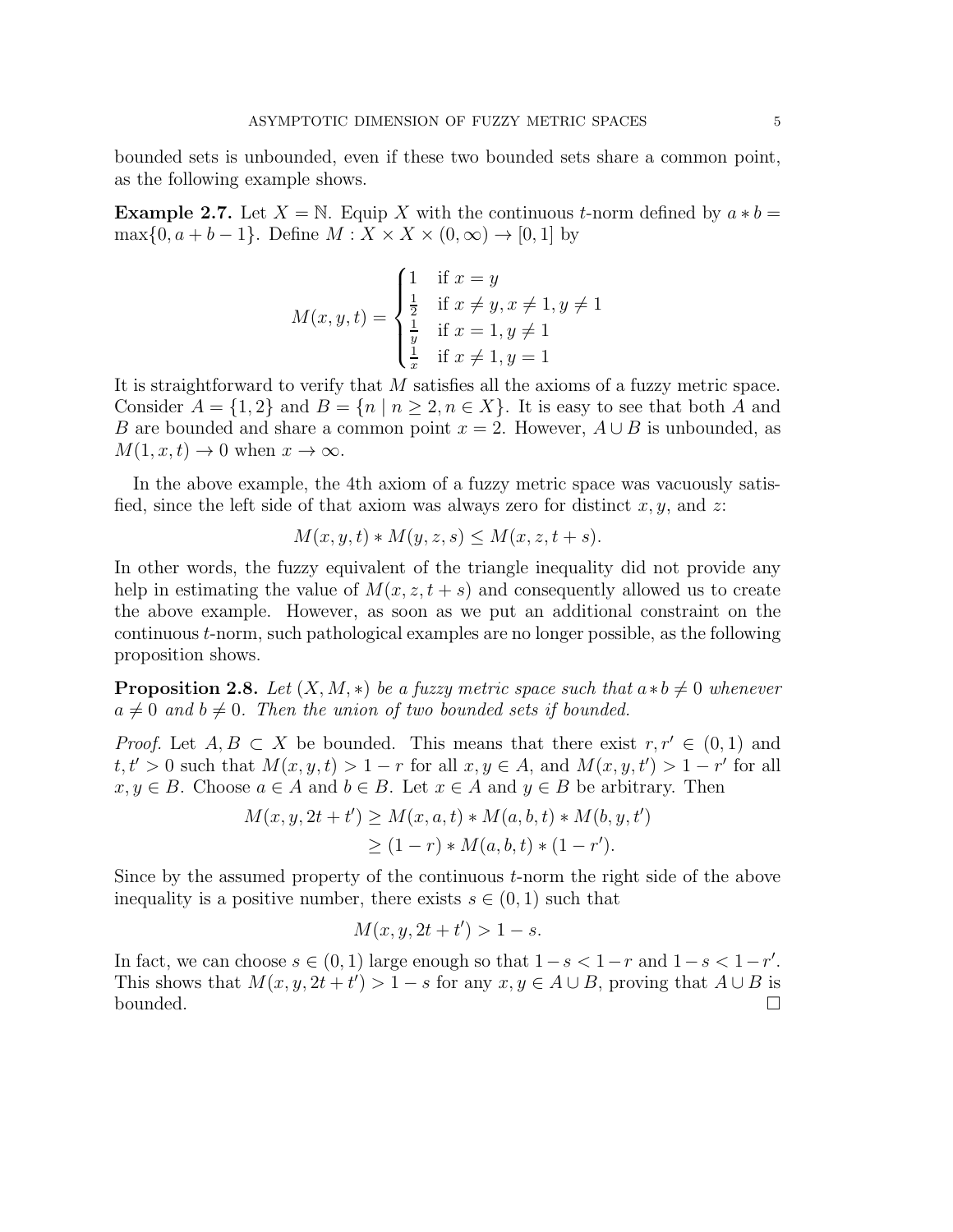To be able to talk about asymptotic dimension, we must have an effective way of estimating the size and boundedness of sets. Thus, from now on we will always assume that the given continuous t-norms have the property that  $a * b \neq 0$  whenever  $a \neq 0$  and  $b \neq 0$ . Notice that  $a * b = ab$  and  $a * b = \min\{a, b\}$  both satisfy this property.

### <span id="page-5-0"></span>3. Definition of asymptotic dimension of fuzzy metric spaces

In this section, we introduce the definition of asymptotic dimension of a fuzzy metric space. To aid the reader not familiar with the large-scale notions in the metric setting, each definition in the fuzzy metric setting is preceded by the corresponding definition in the metric setting. The definitions in the metric setting come from [\[1](#page-19-2)].

The following lemma will be helpful in translating metric notions to the fuzzy metric setting.

<span id="page-5-1"></span>**Lemma 3.1.** Let  $(X, d)$  be a metric space, and let  $(X, M, *)$  be the corresponding *standard fuzzy metric space. Then for any*  $x, y \in X, r \in (0, 1)$  *and*  $t > 0$ ,

$$
M(x, y, t) > 1 - r \Longleftrightarrow d(x, y) < \frac{rt}{1 - r}.
$$

*Proof.* The proof is straightforward and follows from the definition of the standard fuzzy metric space.

**Definition 3.2.** A family U of subsets of a metric space  $(X, d)$  is uniformly **bounded** (in  $(X, d)$ ) if there exists  $t > 0$  such that  $d(x, y) < t$  for all  $x, y \in U$ for any  $U \in \mathcal{U}$ .

**Definition 3.3.** A family U of subsets of a fuzzy metric space  $(X, M, *)$  is uniformly **bounded** (in  $(X, M, *)$ ) if there exist  $r \in (0, 1)$  and  $t > 0$  such that  $M(x, y, t) > 1-r$ for all  $x, y \in U$  for any  $U \in \mathcal{U}$ .

<span id="page-5-2"></span>**Proposition 3.4.** *Let*  $(X, d)$  *be a metric space, and let*  $(X, M, *)$  *be the corresponding standard fuzzy metric space. Let* U *be a family of subsets of* X*. Then* U *is uniformly bounded in*  $(X, d)$  *if and only if it is uniformly bounded in*  $(X, M, *)$ *.* 

*Proof.* Lemma [3.1](#page-5-1) shows the backward direction of the proposition. Letting  $r = \frac{1}{2}$  $\frac{1}{2}$ , the equivalence in Lemma [3.1](#page-5-1) turns into

$$
M(x, y, t) > \frac{1}{2} \Longleftrightarrow d(x, y) < t.
$$

This proves the forward direction of the proposition.

**Definition 3.5.** Two subsets U and U' of a metric space  $(X, d)$  are called t-disjoint for some  $t > 0$  if  $d(U, U') > t$ , where

$$
d(U, U') = \inf \{ d(x, y) \mid x \in U, y \in U' \}.
$$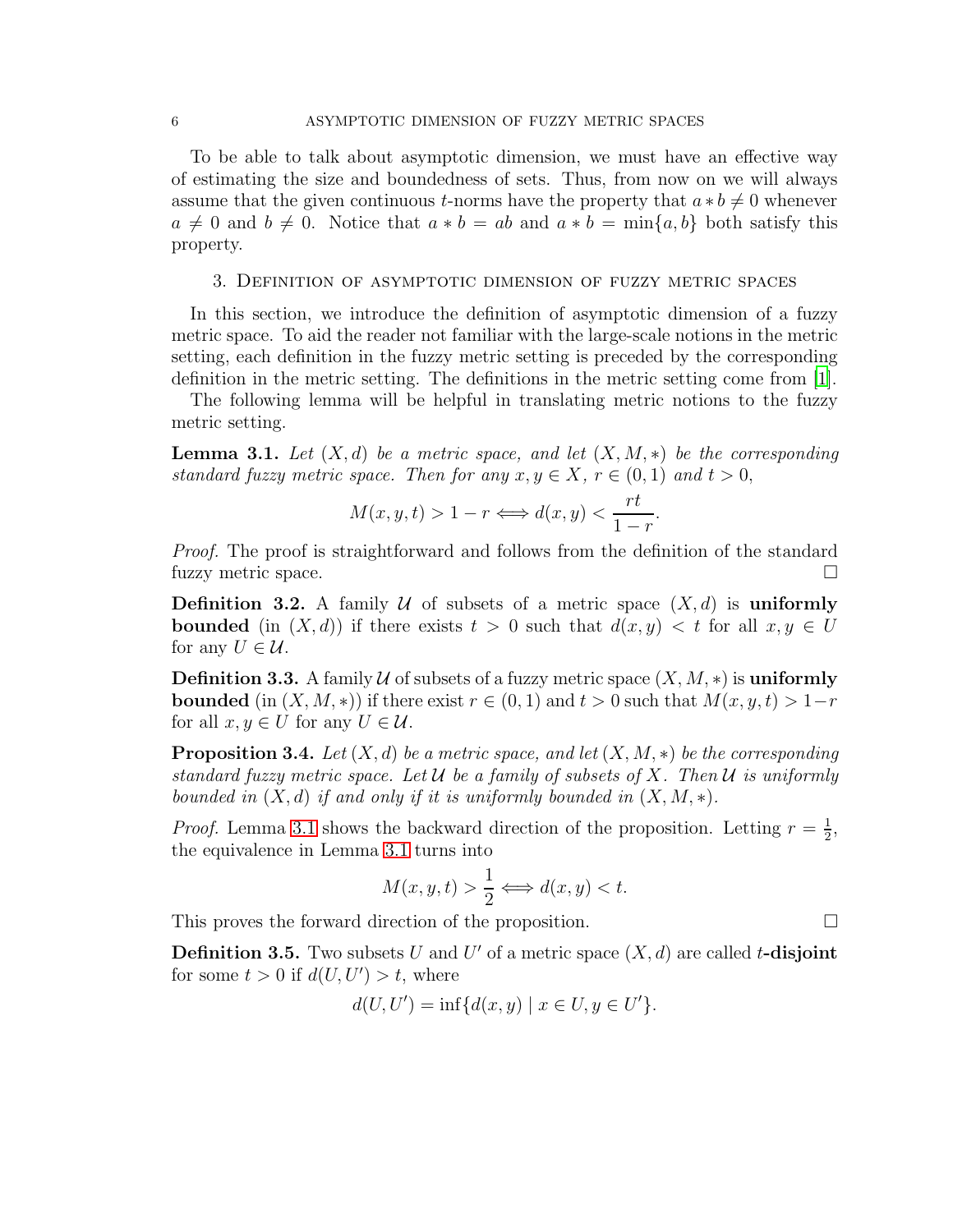A family U of subsets of  $(X, d)$  is called t-disjoint if any two distinct elements of U are t-disjoint.

<span id="page-6-0"></span>**Definition 3.6.** Two subsets U and U' of a fuzzy metric space  $(X, M, *)$  are called  $(r, t)$ -disjoint for some  $r \in (0, 1)$  and  $t > 0$  if  $M(U, U', t) < 1 - r$ , where

$$
M(U, U', t) = \sup \{ M(x, y, t) \mid x \in U, y \in U' \}.
$$

A family U of subsets of  $(X, M, *)$  is called  $(r, t)$ -disjoint if any two distinct elements of  $U$  are  $(r, t)$ -disjoint.

It is easy to see (by using Lemma [3.1\)](#page-5-1) that when  $(X, d)$  is a metric space,  $(X, M, *)$ is the corresponding standard fuzzy metric space, and  $U, U' \subseteq X$ , then U and U' are t-disjoint for some  $t > 0$  if and only if they are  $(r', t')$ -disjoint for some  $r' \in (0, 1)$ and some  $t' > 0$ .

**Definition 3.7.** Let  $(X, d)$  be a metric space. We say that **asymptotic dimension** of X does not exceed n and write asdim  $X \leq n$  provided for every  $r > 0$ , there exist *r*-disjoint families  $\mathcal{U}^0, \ldots, \mathcal{U}^n$  of subsets of X such that  $\bigcup_i \mathcal{U}^i$  is a uniformly bounded cover of  $(X, d)$ . If no such n exists, we say that asdim  $X = \infty$ . If asdim  $X \leq n$  but asdim  $X \nleq n-1$ , then we say that asdim  $X = n$ .

**Definition 3.8.** Let  $(X, M, *)$  be a fuzzy metric space. We say that **asymptotic dimension** of X does not exceed n and write asdim  $X \leq n$  provided for every  $r \in (0,1)$  and  $t > 0$ , there exist  $(r, t)$ -disjoint families  $\mathcal{U}^0, \ldots, \mathcal{U}^n$  of subsets of X such that  $\bigcup_i \mathcal{U}^i$  is a uniformly bounded cover of  $(X, M, *)$ . If no such n exists, we say that asdim  $X = \infty$ . If asdim  $X \leq n$  but asdim  $X \nleq n-1$ , then we say that  $\operatorname{asdim} X = n.$ 

When we need to distinguish between asymptotic dimension of a metric space and asymptotic dimension of a fuzzy metric space, we will write asdim $(X, d)$  and  $\text{asdim}(X, M, *)$ , respectively.

Proposition 3.9. *Let* (X, d) *be a metric space, and let* (X, M, ∗) *be the corresponding standard fuzzy metric space. Then*

$$
asdim(X, d) = asdim(X, M, *).
$$

*Proof.* Assume that asdim $(X, d) \leq n$ . Let  $r \in (0, 1)$  and  $t > 0$  be arbitrary. Let  $s \in (0,1)$  be such that  $s > r$ . Since asdim $(X, d) \leq n$ , there exist  $\frac{st}{1-s}$ -disjoint families  $\mathcal{U}^0, \ldots, \mathcal{U}^n$  of subsets of X such that  $\bigcup_i \mathcal{U}^i$  is a uniformly bounded cover of  $(X, d)$ . By Proposition [3.4,](#page-5-2) these families form a uniformly bounded cover of  $(X, M, *)$ . By Lemma [3.1,](#page-5-1) we have

$$
M(x, y, t) < 1 - s \Longleftrightarrow d(x, y) > \frac{st}{1 - s}
$$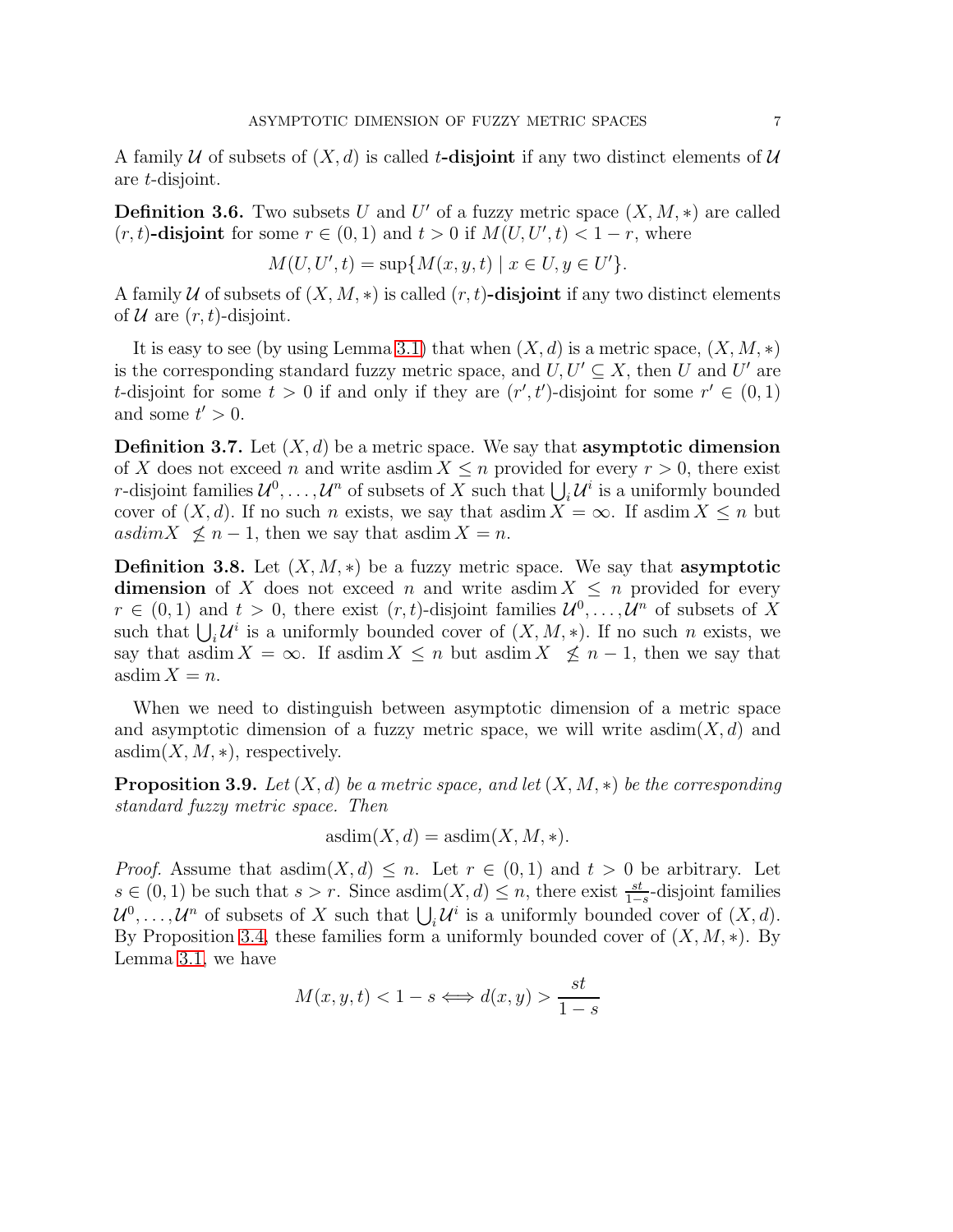for any  $x, y \in X$ . This shows that

$$
M(x, y, t) < 1 - s < 1 - r
$$

for any  $x \in U \in \mathcal{U}^i$  and  $y \in U' \in \mathcal{U}^i$  such that  $U \neq U'$ , where i is any integer such that  $0 \leq i \leq n$ . Thus,

$$
M(U, U', t) < 1 - r
$$

for any  $U, U' \in \mathcal{U}_i$  such that  $U \neq U'$ , where i is any integer such that  $0 \leq i \leq n$ . This proves that the families  $\mathcal{U}^0, \ldots, \mathcal{U}^n$  are  $(r, t)$ -disjoint, showing that asdim $(X, M, *) \leq$  $n$ .

Conversely, assume that asdim $(X, M, *) \leq n$ . Let  $t > 0$  be arbitrary. Since asdim $(X, M, *) \leq n$ , there exist  $(\frac{1}{4}, t)$ -disjoint families  $\mathcal{U}^0, \ldots, \mathcal{U}^n$  of subsets of X such that  $\bigcup_i \mathcal{U}^i$  is a uniformly bounded cover of  $(X, M, *)$ . By Proposition [3.4,](#page-5-2) these families form a uniformly bounded cover of  $(X, d)$ . By Lemma [3.1](#page-5-1) (with  $r = \frac{1}{4}$ )  $(\frac{1}{4})$ , we have

$$
M(x, y, t) < 1 - \frac{1}{4} \Longleftrightarrow d(x, y) > \frac{\frac{1}{4}t}{1 - \frac{1}{4}} = \frac{1}{3}t
$$

for any  $x, y \in X$ . This shows that

$$
d(x, y) > \frac{1}{3}t > t
$$

for any  $x \in U \in \mathcal{U}^i$  and  $y \in U' \in \mathcal{U}^i$  such that  $U \neq U'$ , where i is any integer such that  $0 \leq i \leq n$ . Thus,

$$
d(U, U') > t
$$

for any  $U, U' \in \mathcal{U}^i$  such that  $U \neq U'$ , where i is any integer such that  $0 \leq i \leq n$ . This proves that the families  $\mathcal{U}^0, \ldots, \mathcal{U}^n$  are t-disjoint, showing that asdim $(X, d) \leq n$ .

The above proof also implies that if one of the asymptotic dimensions is infinite, then so is the other.  $\Box$ 

**Proposition 3.10.** *Let*  $(X, M, *)$  *be a fuzzy metric space. Let*  $Y \subseteq X$ *. Let*  $(Y, M_Y, *)$ *be a subspace fuzzy metric space. Then* asdim  $Y \leq$  asdim X.

*Proof.* The proof is straightforward and closely imitates the proof in the metric set-ting (see Proposition 23 in [\[1](#page-19-2)]).

For examples of explicit calculations of asymptotic dimension of certain fuzzy metric spaces, the reader is referred to Section [6.](#page-15-0)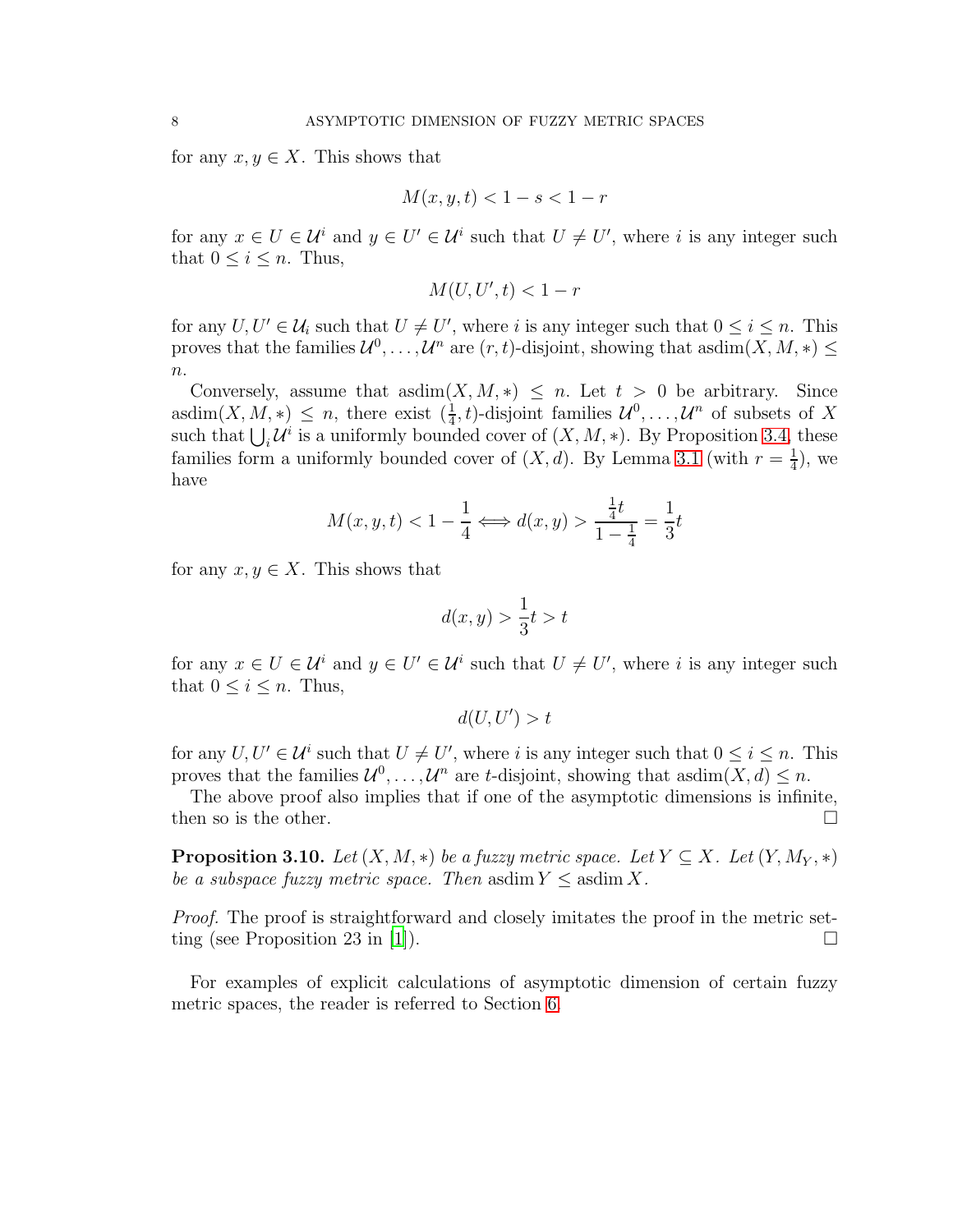#### <span id="page-8-0"></span>4. Properties of asymptotic dimension of fuzzy metric spaces

To state the properties of asymptotic dimension similar to Theorem 19 in [\[1\]](#page-19-2), we need to translate the notions of t-multiplicity, t-neighborhood, and Lebesgue number to the fuzzy setting. For the definitions in the metric setting, the reader is referred to [\[1\]](#page-19-2).

**Definition 4.1.** Let  $r \in (0,1)$  and  $t > 0$ . The  $(r, t)$ -multiplicity of a cover U in a fuzzy metric space  $(X, M, *)$  is the largest integer n so that there exists  $x \in X$  so that  $B(x, r, t)$  meets n of the sets in  $\mathcal{U}$ .

**Definition 4.2.** Let  $r \in (0,1)$  and  $t > 0$ . The  $(r, t)$ -neighborhood of a subset U of a fuzzy metric space  $(X, M, *)$  is defined by

 $N_{r,t}(U) = \{x \in X \mid \exists y \in U \text{ such that } M(x, y, t) > 1 - r\}.$ 

**Definition 4.3.** A Lebesgue pair of a cover  $U$  of a fuzzy metric space  $(X, M, *)$ is a pair of numbers  $r \in (0,1)$  and  $t > 0$  so that for any  $x \in X$ ,  $B(x, r, t) \subseteq U$  for some  $U \in \mathcal{U}$ .

One of the first mentions of the Lebesgue property for fuzzy metric spaces can be found in [\[8\]](#page-20-16). By using Lemma [3.1,](#page-5-1) one can show the equivalence of  $(r, t)$ -multiplicity,  $(r, t)$ -neighborhood, and Lebesgue pair to the corresponding definitions in the metric setting. The equivalence is similar to the equivalence of t-disjointness and  $(r, t)$ disjointness mentioned after Definition [3.6.](#page-6-0)

We will use the following proposition about  $(r, t)$ -neighborhoods in Theorem [4.5.](#page-8-1)

<span id="page-8-2"></span>Proposition 4.4. *If* U *is a family of uniformly bounded subsets of a fuzzy metric space*  $(X, M, *)$ *, then*  $\{N_{r,t}(U) \mid U \in \mathcal{U}\}\$ is also a uniformly bounded family of subsets *of* X for any  $r \in (0,1)$ ,  $t > 0$ . If U is a cover of X, then so is  $\{N_{r,t}(U) \mid U \in U\}$ .

*Proof.* The proof is straightforward. □

Recall that a cover  $\mathcal V$  refines a cover  $\mathcal U$  if every element of  $\mathcal V$  is in some element of  $U$ . The **multiplicity** of a cover is the largest number of elements of the cover meeting any point of the space.

<span id="page-8-3"></span><span id="page-8-1"></span>**Theorem 4.5.** Let  $(X, M, *)$  be a fuzzy metric space. Then asdim  $X \leq n$  implies all *of the following conditions:*

- *(1) for every*  $r \in (0,1)$  *and*  $t > 0$ *, there exists a uniformly bounded cover*  $\mathcal{U}$  *of*  $X$ *with*  $(r, t)$ *-multiplicity*  $\leq n + 1$ *,*
- <span id="page-8-4"></span>*(2) for every*  $r \in (0,1)$  *and*  $t > 0$ *, there exists a uniformly bounded cover*  $V$  *of* X *with a Lebesque pair*  $r, t$  *and multiplicity*  $\leq n+1$ ,
- <span id="page-8-5"></span>*(3) for every uniformly bounded cover* U *of* X*, there is a uniformly bounded cover*  $V$  *of* X *of multiplicity*  $\leq n+1$  *so that*  $U$  *refines*  $V$ .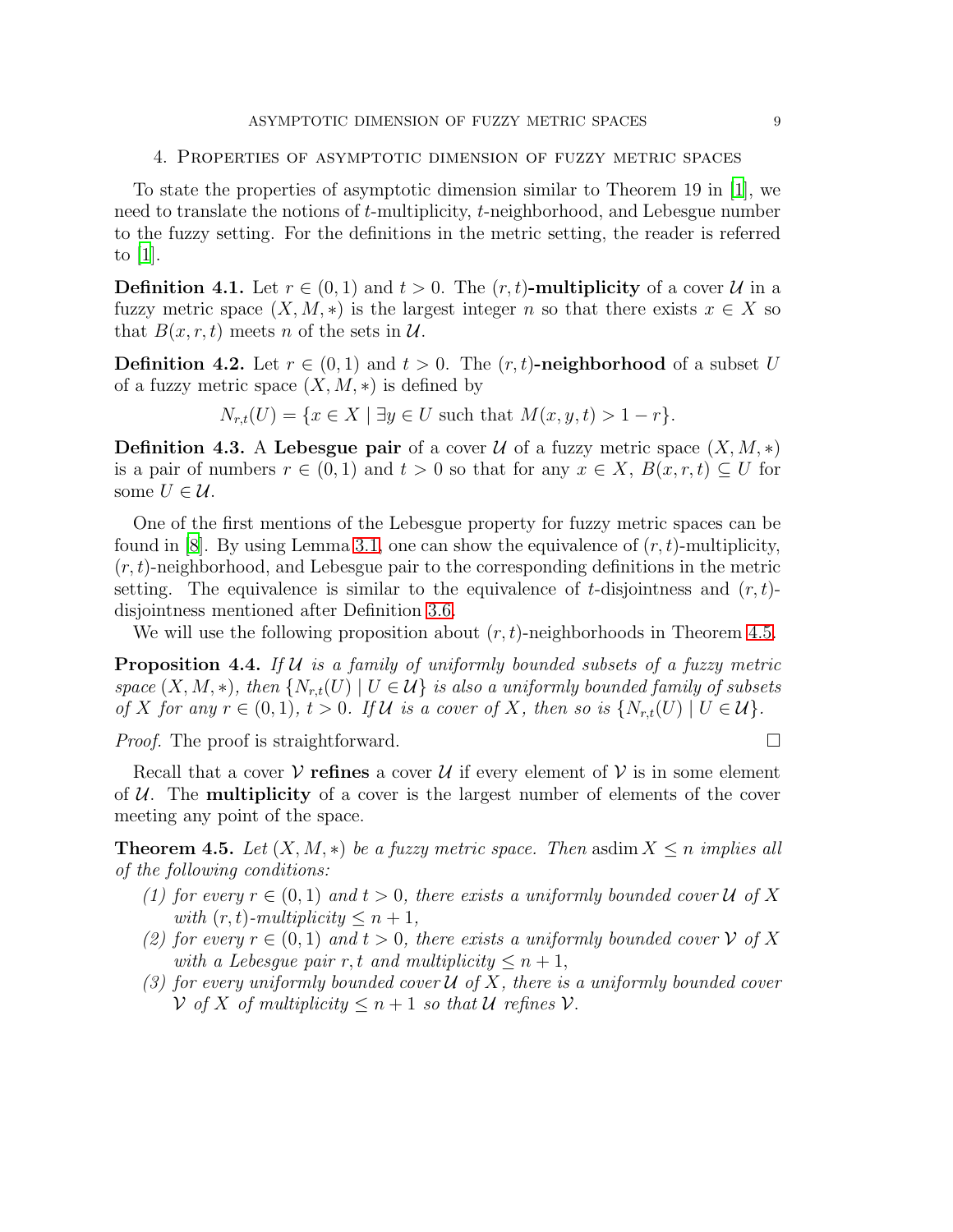*Proof.* We will show  $(\text{asdim } X \leq n) \implies (1) \implies (2) \implies (3)$ .

 $(\text{asdim} \leq n) \implies (1)$ . Let  $r \in (0,1)$  and  $t > 0$  be arbitrary. Let  $t' = 2t$  and choose  $r' \in (0,1)$  so that  $1-r' < (1-r)*(1-r)$ . By assumption, there exist uniformly bounded  $(r',t')$ -disjoint families  $\mathcal{U}^0,\ldots,\mathcal{U}^n$  of subsets of X such that  $\bigcup_i \mathcal{U}^i$  is a cover of X. Let  $\mathcal{U} = \bigcup_i \mathcal{U}^i$ . Clearly  $\mathcal{U}$  is uniformly bounded. Let  $x \in X$  be arbitrary, and consider  $B(x, r, t)$ . If  $B(x, r, t)$  intersects two elements U and U' of V, then there exist  $u \in U$  and  $u' \in U'$  such that  $M(x, u, t) > 1 - r$  and  $M(x, u', t) > 1 - r$ . Thus,

$$
M(u, u', t') = M(u, u', t + t)
$$
  
\n
$$
\geq M(u, x, t) * M(x, u', t)
$$
  
\n
$$
\geq (1 - r) * (1 - r)
$$
  
\n
$$
> 1 - r'.
$$

This implies that U and U' are not  $(r', t')$ -disjoint and must have come from different families  $\mathcal{U}^i$  and  $\mathcal{U}^j$  with  $i \neq j$ . Since there are  $n+1$  distinct families, there can be at most  $n+1$  elements of  $\mathcal{V} = \bigcup_i \mathcal{U}^i$  that intersect  $B(x, r, t)$ . Consequently,  $\mathcal{V}$  has  $(r, t)$ -multiplicity  $\leq n+1$ .

(1)  $\implies$  (2). Let  $r \in (0,1)$  and  $t > 0$  be arbitrary. Let  $t' = 2t$  and choose  $r' \in (0,1)$  so that  $1-r' < (1-r)*(1-r)$ . By assumption, there exists a uniformly bounded cover U of X with  $(r', t')$ -multiplicity  $\leq n+1$ . Define  $\overline{U} = N_{r', t'}(U)$ , and let  $V = \{ \overline{U} \mid U \in \mathcal{U} \}$ . By Proposition [4.4,](#page-8-2) V is uniformly bounded. Notice that V has a Lebesgue pair r, t because for any  $x \in X$ ,  $B(x, r, t)$  intersects some  $U \in \mathcal{U}$ , which implies that  $B(x, r, t) \subseteq \overline{U}$ . To see it, let  $y \in B(x, r, t)$ . Since  $B(x, r, t)$  intersects U, there exists  $u \in U$  such that  $M(x, u, t) > 1 - r$ . Consequently,

$$
M(u, y, t') = M(u, y, t + t)
$$
  
\n
$$
\geq M(u, x, t) * M(x, y, t)
$$
  
\n
$$
\geq (1 - r) * (1 - r)
$$
  
\n
$$
> 1 - r'.
$$

Thus, y belongs to the  $(r', t')$ -neighborhood of U, showing that  $B(x, r, t) \subseteq \overline{U}$ . To see that the multiplicity of  $\mathcal V$  is  $\leq n+1$ , assume for contradiction that there exists  $x \in X$  that intersects  $n+2$  elements of  $\mathcal V$ . Call these elements  $V_1, \ldots, V_{n+2}$ , and the corresponding elements of U by  $U_1, \ldots, U_{n+2}$ . This means that there exist  $u_i \in U_i$  for all  $1 \leq i \leq n+2$  such that  $M(x, u_i, t') > 1-r'$ . Thus, the ball  $B(x, r', t')$  intersects every  $U_i$ , which contradicts the  $(r', t')$ -multiplicity of the cover  $\mathcal{U}$ .

 $(2) \implies (3)$ . Let U be a uniformly bounded cover of X. This means that there exist  $r \in (0,1)$  and  $t > 0$  such that  $M(x, y, t) > 1-r$  for all  $x, y \in U$  for any  $U \in \mathcal{U}$ . By assumption, there exists a uniformly bounded cover  $\mathcal V$  of X with a Lebesgue pair r, t and multiplicity  $\leq n+1$ . It is left to show that U refines V. Let  $U \in U$ . Let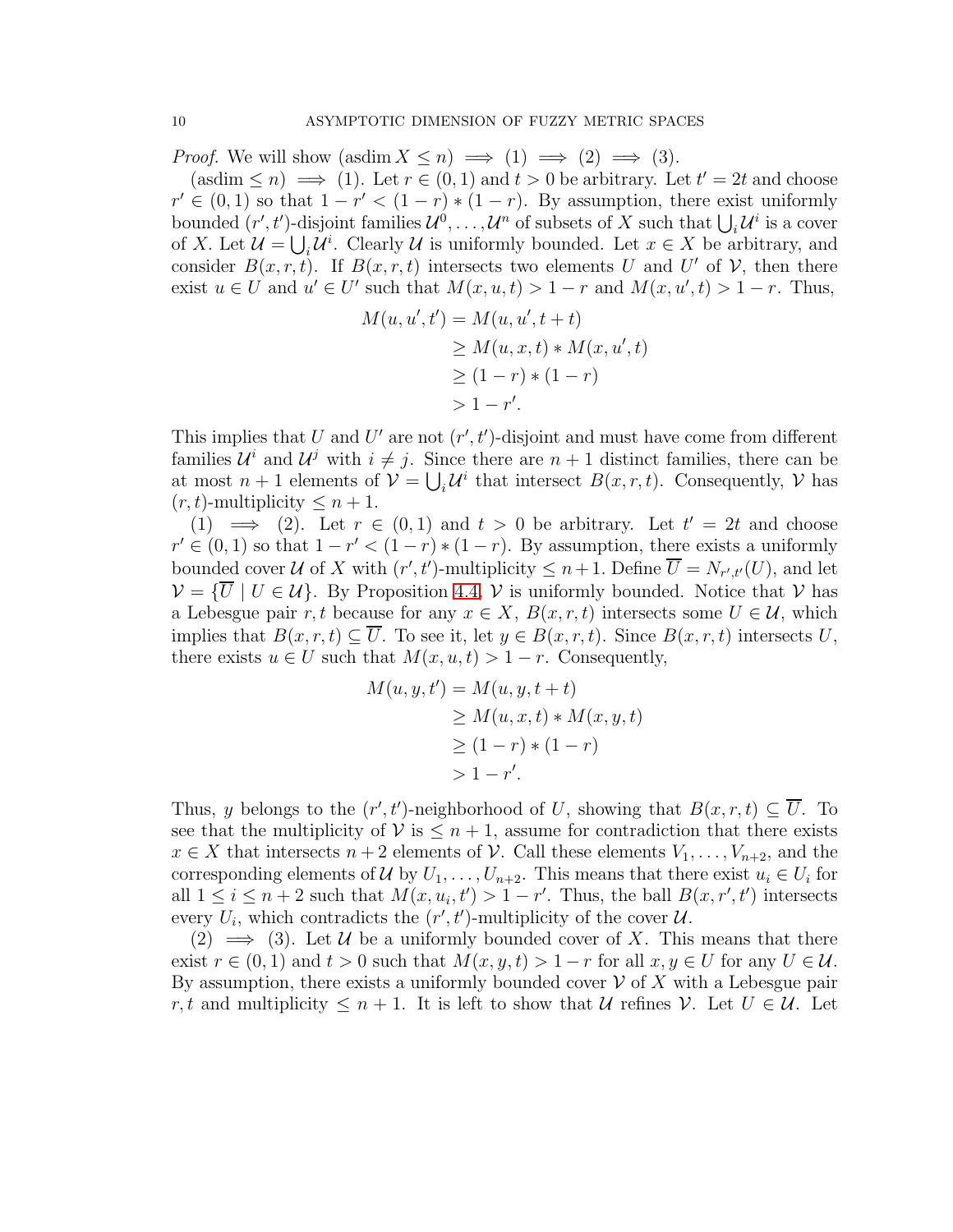$u \in U$ . Then  $U \subseteq B(u, r, t)$ . Since V is a cover with a Lebesgue pair r, t, there exists  $V \in \mathcal{V}$  such that  $U \subseteq B(u, r, t) \subseteq V$ , showing that U refines V.

The reader is encouraged to compare the above theorem with Theorem 19 in [\[1\]](#page-19-2).

**Corollary 4.6.** For  $n = 0$ , conditions [\(1\)](#page-8-3), [\(2\)](#page-8-4), and [\(3\)](#page-8-5) in Theorem [4.5](#page-8-1) are equivalent *to the statement that* asdim  $X = 0$ .

*Proof.* By Theorem [4.5,](#page-8-1) it is enough to show that condition [\(3\)](#page-8-5) implies asdim  $X = 0$ . Let  $r \in (0,1)$  and  $t > 0$  be arbitrary. Let  $r' \in (0,1)$  be such that  $1-r' < 1-r$ . Consider the uniformly bounded cover  $\mathcal{U} = \{B(x, r', t) \mid x \in X\}$ . By assumption, there exists a uniformly bounded cover V of multiplicity 1 such that U refines  $\mathcal V$ . This implies that for any  $v \in V$ ,  $B(x, r', t) \subseteq V$ . This means that for any  $v' \in V'$ such that  $V \neq V'$ , we must have

$$
M(v, v', t) \le 1 - r' < 1 - r,
$$

showing that  $V$  is  $(r, t)$ -disjoint.

Conjecture 4.7. *Conditions [\(1\)](#page-8-3), [\(2\)](#page-8-4), and [\(3\)](#page-8-5) in Theorem [4.5](#page-8-1) are equivalent to the statement that* asdim  $X \leq n$ . *Consequently, they can be used as alternative definitions of asymptotic dimension of fuzzy metric spaces.*

## 5. Coarse category of fuzzy metric spaces

<span id="page-10-0"></span>In this section, we define the coarse category of fuzzy metric spaces. We also show that asymptotic dimension is an invariant in this category.

The reader is encouraged to compare the definitions in this section with the definitions in the metric setting in [\[9](#page-20-17)].

**Definition 5.1.** Let  $(X, M_1, *_1)$  and  $(Y, M_2, *_2)$  be fuzzy metric spaces. Let  $f : X \to Y$ Y be a map. Then f is called **uniformly expansive** if for all  $A > 0$  and  $t > 0$ , there exist  $B > 0$  and  $t' > 0$  such that

$$
M_1(x, y, t) \ge A \implies M_2(f(x), f(y), t') \ge B
$$

for any  $x, y \in X$ . The function f is called **effectively proper** if for all  $C > 0$  and  $t > 0$ , there exist  $D > 0$  and  $t' > 0$  such that

$$
M_2(f(x), f(y), t) \ge C \implies M_1(x, y, t') \ge D
$$

for any  $x, y \in X$ . The function f is called a **coarse embedding** if it is both uniformly expansive and effectively proper. The function  $f$  is called a **coarse equivalence** if it is a coarse embedding which is **coarsely onto** in the sense that there exists  $r \in (0, 1)$ and  $t > 0$  such that the  $N_{r,t}$ -neighborhood of  $f(X)$  is Y, i.e.,

$$
\forall y \in Y, \exists x \in X \text{ such that } M_2(f(x), y, t) > 1 - r.
$$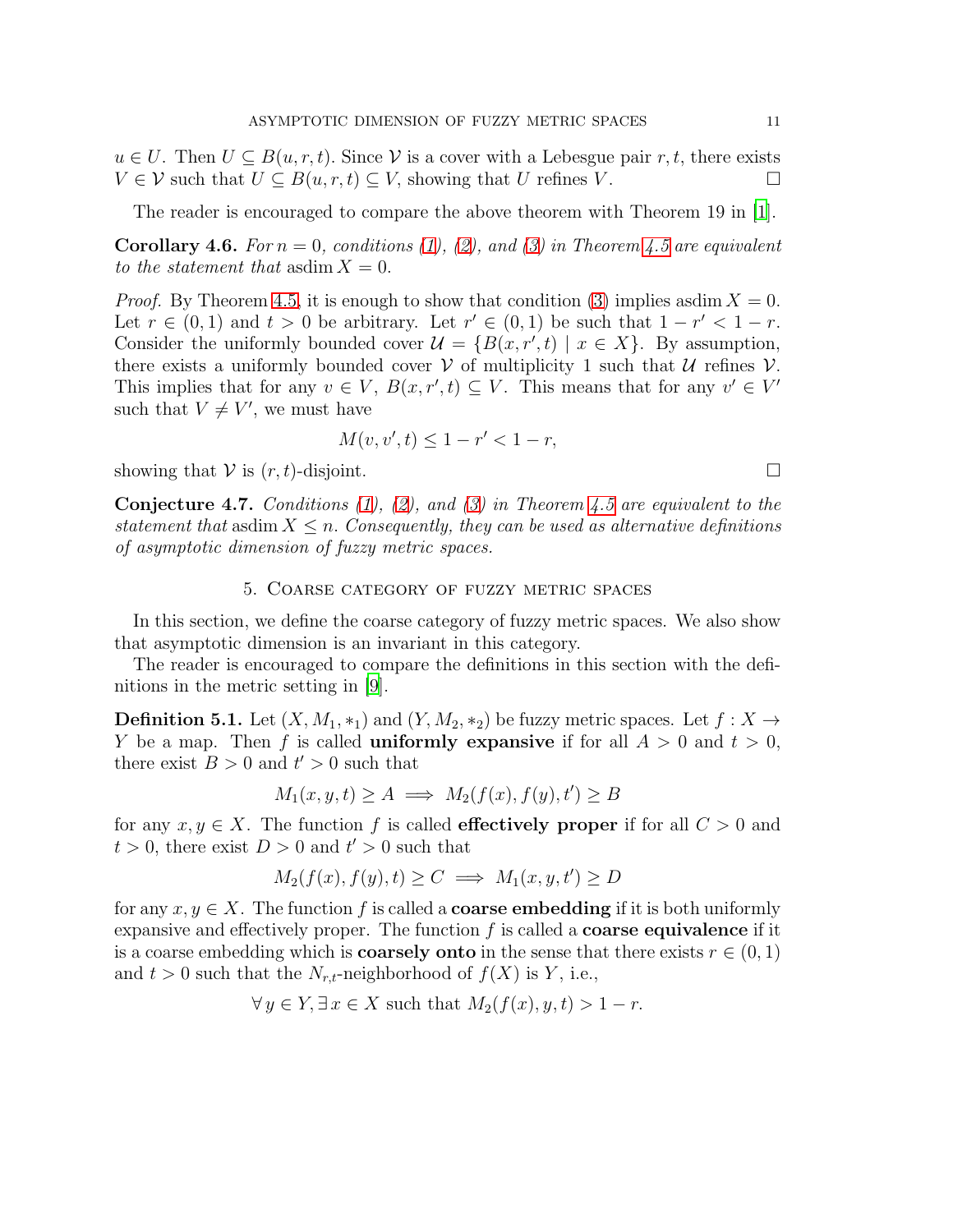**Definition 5.2.** Let X be a set and let  $(Y, M, *)$  be a fuzzy metric space. Let  $f: X \to Y$  and  $g: X \to Y$  be functions. Then f is **close** to g, denoted  $f \sim g$ , if there exists  $r \in (0,1)$  and  $t > 0$  such that

$$
M(f(x), g(x), t) > 1 - r
$$

for all  $x \in X$ .

It is easy to verify that the above defined closeness is an equivalence relation on the set of functions from X to  $(Y, M, *)$ . We will denote the equivalence class of the function f under the closeness relation by  $[f]$ . If X is a fuzzy metric space, it is easy to see that if f is close to g and f is uniformly expansive, then g is also uniformly expansive.

Theorem 5.3. *The collection of fuzzy metric spaces together with the closeness classes of uniformly expansive maps between the fuzzy metric spaces forms a category. We will call this category the* coarse category of fuzzy metric spaces*.*

*Proof.* We only need to verify that the composition of morphisms  $[q] \circ [f] = [q \circ f]$ is well-defined, as then the associativity and the existence of the identity morphism for each object are immediate. Let  $(X, M_1, *_1)$ ,  $(Y, M_2, *_2)$  and  $(Z, M_3, *_3)$  be fuzzy metric spaces. Let  $f, f' : X \to Y$  be functions such that  $f \sim f'$  and  $g, g' : Y \to Z$ be functions such that  $g \sim g'$ . We need to show that  $g \circ f \sim g' \circ f'$ . Since  $f \sim f'$ , there exists  $r \in (0,1)$  and  $t > 0$  such that  $M_2(f(x), f'(x), t) > 1 - r$  for any  $x \in X$ . Let  $x \in X$  be arbitrary. Then  $M_2(f(x), f'(x), t) > 1 - r$ . Since  $g \sim g'$ , there exists  $r' \in (0,1)$  and  $t' > 0$  such that  $M_3(g(y), g'(y), t') > 1-r'$  for any  $y \in Y$ . In particular,  $M_3(g(f(x)), g'(f(x)), t') > 1 - r'$ . Since g' is uniformly expansive, there exist  $B > 0$ and  $t'' > 0$  such that  $M_2(y_1, y_2, t) \geq 1 - r$  implies  $M_3(g'(y_1), g'(y_2), t'') \geq B$  for any  $y_1, y_2 \in Y$ . In particular  $M_3(g'(f(x)), g'(f'(x)), t'') \geq B$ , since  $M_2(f(x), f'(x), t) >$  $1-r$ . Without loss of generality we can assume that  $B < 1$ . Putting it all together, we get

$$
M_3(g(f(x)), g'(f'(x)), t' + t'') \ge M_3(g(f(x)), g'(f(x)), t') *_{3} M_3(g'(f(x)), g'(f'(x)), t'')
$$
  
\n
$$
\ge (1 - r') *_{3} B
$$

Since the right side of this inequality is positive, there exists  $s \in (0,1)$  such that

$$
M_3(g(f(x)), g'(f'(x)), t' + t'') > 1 - s.
$$

Since  $t', t''$ , and s did not depend on the choice of x in X, this shows that  $g \circ f \sim$  $g' \circ f'$ .

The following proposition shows that coarse equivalences are the isomorphisms in the coarse category of fuzzy metric spaces. The reader is encouraged to compare the following proposition with Lemma 2.2 in [\[9](#page-20-17)].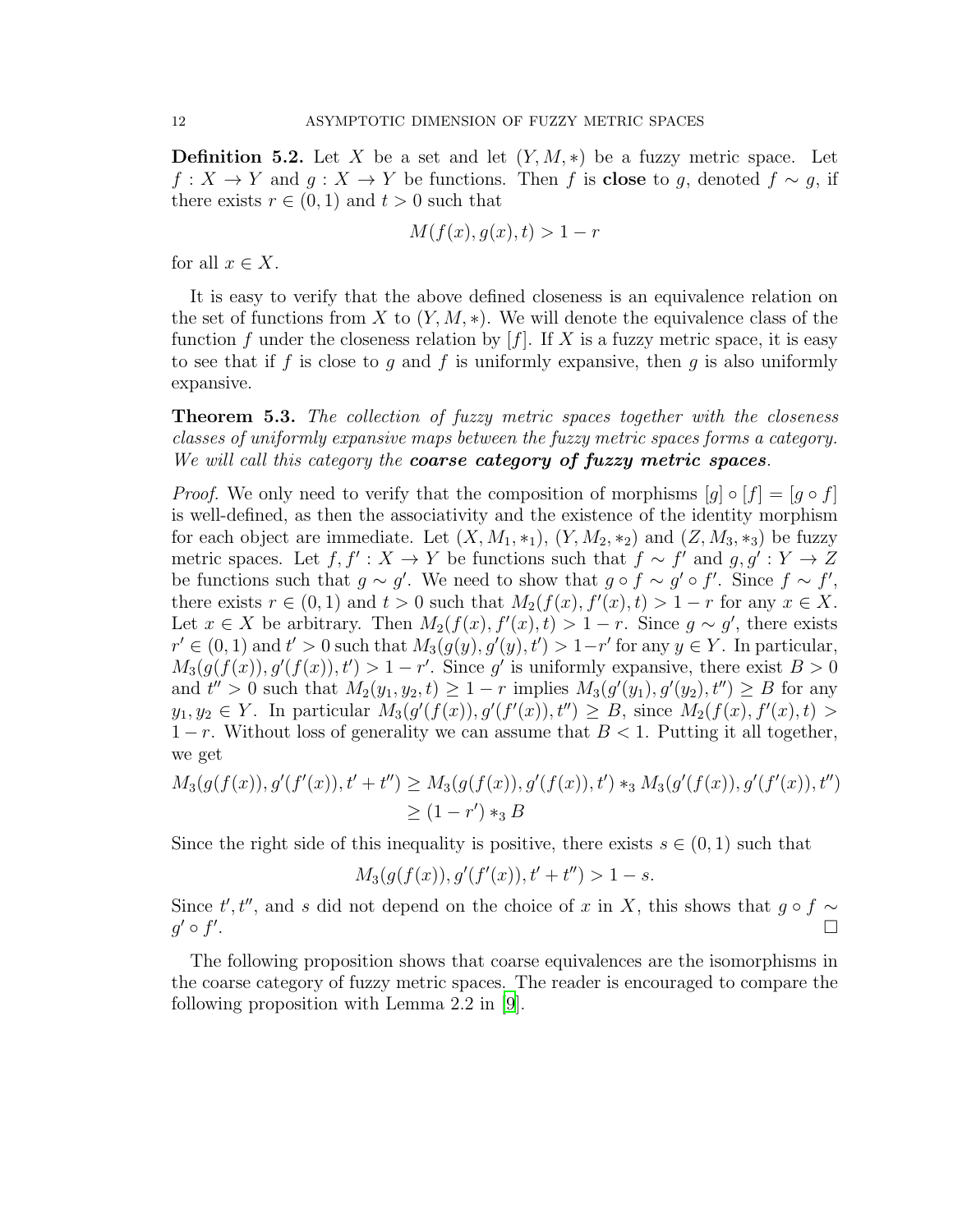<span id="page-12-0"></span>**Proposition 5.4.** Let  $(X, M_1, *_1)$  and  $(Y, M_2, *_2)$  be fuzzy metric spaces. Let f:  $X \to Y$  be a function. Then f is a coarse equivalence if and only if f is uniformly *expansive and there exists a uniformly expansive*  $g: Y \to X$  *such that the compositions* f ◦ g *and* g ◦ f *are close to the identity of* Y *and* X*, respectively. The function* g *is called a* coarse inverse *of* f*.*

*Proof.* Let f be a coarse equivalence. Since f is coarsely onto, there exist  $r \in (0,1)$ and  $t > 0$  such that for all  $y \in Y$ , there exists  $x \in X$  such that  $M_2(f(x), y, t) > 1-r$ . Consequently, we can define  $g: Y \to X$  by

$$
g(y)
$$
 = some x satisfying  $M_2(f(x), y, t) > 1 - r$ .

To see that g is uniformly expansive, Let  $A > 0$ ,  $t' > 0$  be arbitrary, and assume that  $M_2(y_1, y_2, t') \ge A$  for some  $y_1, y_2 \in Y$ . Let  $g(y_1) = x_1$  and  $g(y_2) = x_2$ . Then we have

$$
M_2(f(x_1), f(x_2), t' + 2t) \ge M_2(f(x_1), y_1, t) *_{2} M_2(y_1, y_2, t') *_{2} M_2(y_2, f(x_2), t)
$$
  
\n
$$
\ge (1 - r) *_{2} A *_{2} (1 - r)
$$

Since the right side of this inequality is positive, the effective properness of f implies that there exist  $D > 0$  and  $t'' > 0$  such that  $M_1(x_1, x_2, t'') \geq D$ , which is the same as  $M_1(g(y_1), g(y_2), t'') \ge D$ . This shows the uniform expansiveness of g. To see that  $f \circ g$  is close to the identity of Y, let  $y \in Y$ . Notice that by the definition of g,  $M_2(f(g(y)), y, t) > 1-r$ , i.e.,  $f \circ g$  is close to the identity of Y. To show that  $g \circ f$ is close to the identity of X, let  $x \in X$ . Notice that by the definition of g, we have that  $M_2(f(x), f(g(f(x))), t) > 1-r$ . The effective properness of f implies then that there exists  $D' > 0$  and  $t''' > 0$  such that  $M_1(x, f(g(x)), t''') \ge D'$ . This means that there exists  $s \in (0, 1)$  such that  $M_1(x, f(g(x)), t''') > 1 - s$ , showing that  $f \circ g$  is close to the identity of X.

To see the converse, assume that there exists a uniformly expansive  $g: Y \to X$ such that the compositions  $f \circ g$  and  $g \circ f$  are close to the identity of Y and X, respectively. To see that f is coarsely onto, let  $y \in Y$ . Since  $f \circ g$  is close to the identity on Y, there exists  $r \in (0,1)$  and  $t > 0$  such that  $M_2(y, f(q(y)), t) >$  $1 - r$ . Said differently,  $f(g(y))$  is an element of the image of f that is in the  $N_{r,t}$ neighborhood of y. In other words,  $f$  is coarsely onto. To see that  $f$  is effectively proper, let  $C > 0$  and  $t > 0$  be arbitrary, and let  $x_1, x_2$  be elements of X such that  $M_2(f(x_1), f(x_2), t) > 1 - r$ . By the uniform expansiveness of g, there exists  $B > 0$ and  $t' > 0$  such that  $M_1(g(f(x_1)), g(f(x_2)), t') \geq B$ . Since g∘f is close to the identity on X, there exists  $r'' \in (0,1)$  and  $t'' > 0$  such that  $M_1(g(f(x_1)), x_1, t'') > 1 - r''$  and  $M_1(g(f(x_2)), x_2, t'') > 1 - r''$ . Thus, we have

$$
M_1(x_1, x_2, 2t'' + t') \ge M_1(x_1, g(f(x_1)), t'') *_1 M_1(g(f(x_1)), g(f(x_2)), t') *_1 M_1(g(f(x_2)), x_2, t'')
$$
  
\n
$$
\ge (1 - r'') *_1 B *_1 (1 - r'')
$$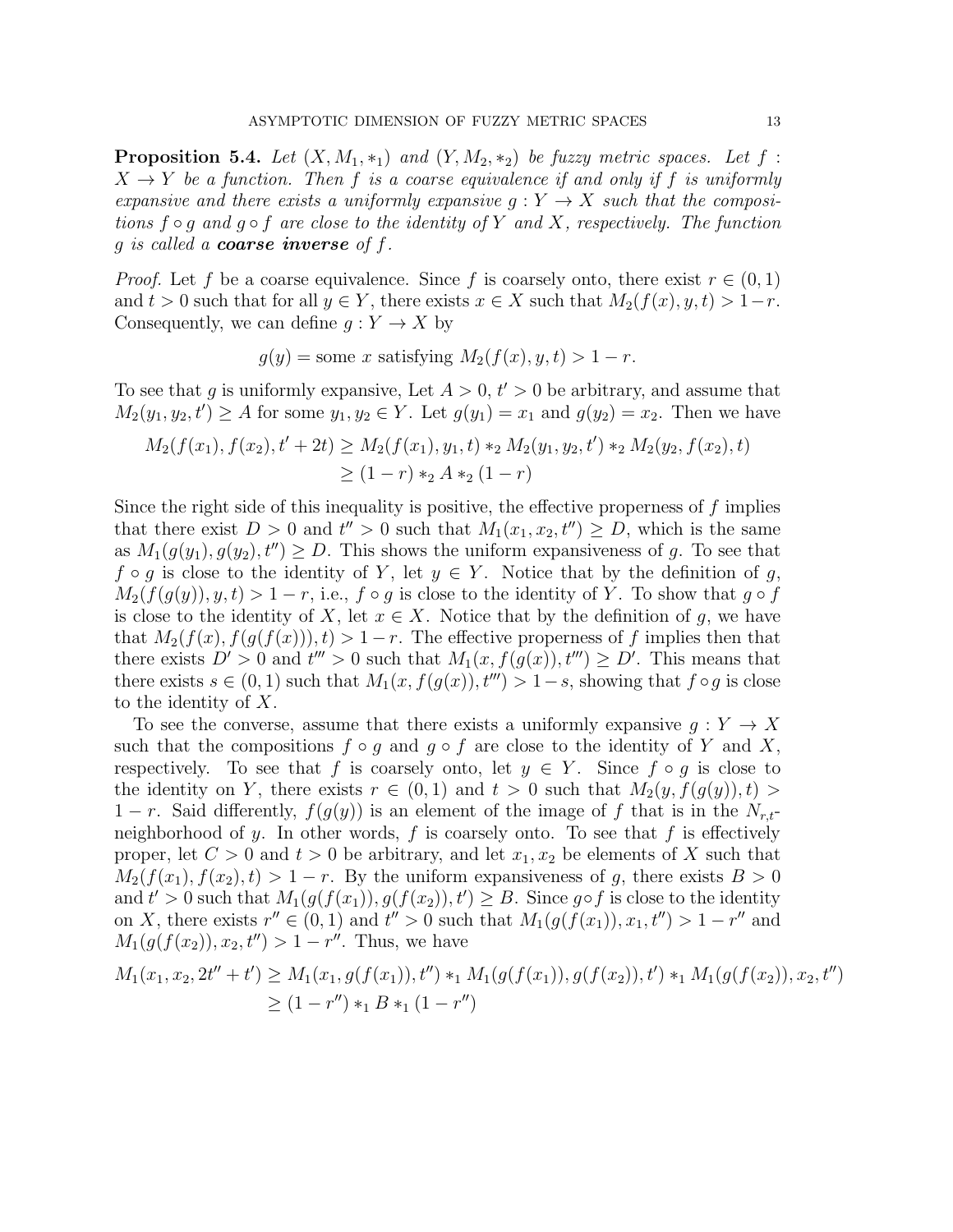Since the right side of the above inequality is positive, there exists  $s \in (0,1)$  such that

$$
M_1(x_1, x_2, 2t'' + t') > 1 - s,
$$

showing that f is effectively proper. This finishes the proof that f is a coarse equivalence.  $\Box$ 

**Corollary 5.5.** *Let*  $(X, M_1, *_1)$  *and*  $(Y, M_2, *_2)$  *be fuzzy metric spaces. Let*  $f : X \rightarrow$ *Y be a coarse equivalence with a coarse inverse*  $g: Y \to X$ *. Then* g *is also a coarse equivalence with a coarse inverse* f*.*

In light of the above corollary, two fuzzy metric spaces are called **coarsely equiv**alent if there exists a coarse equivalence between them.

**Corollary 5.6.** *Let*  $(X, d_1)$  *and*  $(Y, d_2)$  *be metric spaces and*  $(X, M_1, *)$  *and*  $(Y, M_2, *)$ *be the corresponding standard fuzzy metric spaces. Then*  $(X, d_1)$  *and*  $(Y, d_2)$  *are coarsely equivalent (in the metric sense) if and only if*  $(X, M_1, *)$  *and*  $(Y, M_2, *)$  *are coarsely equivalent (in the fuzzy metric sense).*

*Proof.* By the repeated use of Lemma [3.1,](#page-5-1) it is easy to see that  $f: X \to Y$  is uniformly expansive in the metric sense if and only if it is uniformly expansive in the fuzzy metric sense. Similarly, by using the same lemma it is easy to see that two maps  $f, g: X \to Y$  are close in the metric sense if and only if they are close in the fuzzy metric sense. The conclusion follows then from Proposition [5.4](#page-12-0) and the corresponding Lemma 2.2 in [\[9](#page-20-17)]. For the definitions in the metric sense, the reader is referred to [\[9\]](#page-20-17).  $\Box$ 

In the following theorem, we use the following notation: given a function  $f: X \to$ Y and a collection U of subsets of X, by  $f(\mathcal{U})$  we mean the collection of images of elements of  $\mathcal U$  under f, i.e.,

$$
f(\mathcal{U}) = \{ f(U) \mid U \in \mathcal{U} \}.
$$

Similarly, given a collection U of subsets of a fuzzy metric space  $(X, M, *)$ , and given  $r \in (0, 1), t > 0$ , by  $N_{r,t}(\mathcal{U})$  we mean the collection of  $(r, t)$ -neighborhoods of elements of  $\mathcal{U}$ , i.e.,

$$
N_{r,t}(\mathcal{U}) = \{N_{r,t}(U) \mid U \in \mathcal{U}\}.
$$

The reader is encouraged to compare the following Theorem with Proposition 22 in [\[1\]](#page-19-2).

**Theorem 5.7.** *Let*  $(X, M_1, *_1)$  *and*  $(Y, M_2, *_2)$  *be fuzzy metric spaces. Let*  $f : X \to Y$ *be a coarse equivalence. Then* asdim  $X =$  asdim  $Y$ .

*Proof.* Assume asdim  $X \leq n$ . Let  $r \in (0,1)$  and  $t > 0$  be arbitrary. Since f is coarsely onto, there exist  $t_1 > 0$  and  $r_1 \in (0, 1)$  such that for any  $y \in Y$ , there exists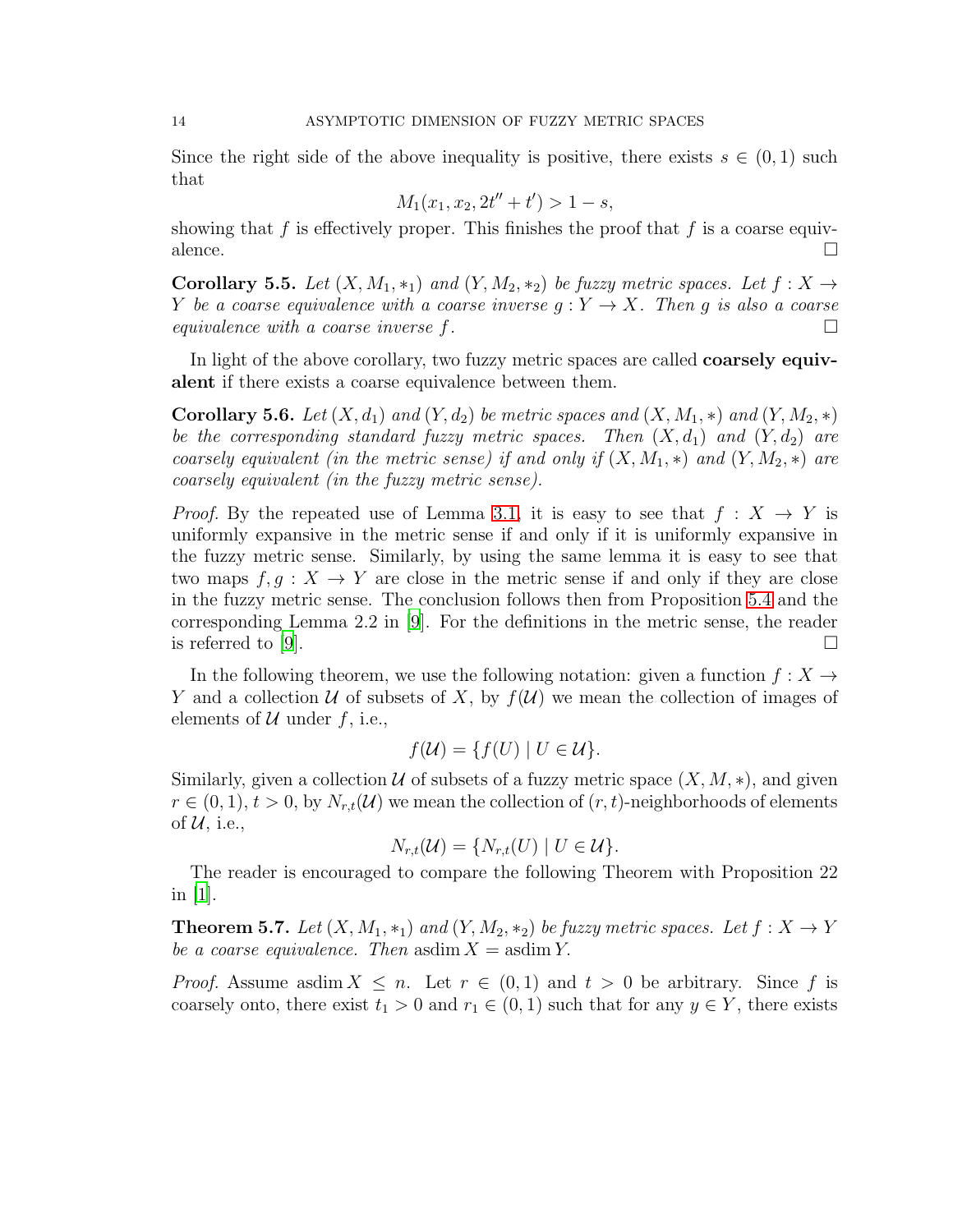$x \in X$  such that  $M_2(f(x), y, t_1) > 1 - r_1$ . Since asdim  $X \leq n$ , there exist uniformly bounded  $(R, T)$ -disjoint families  $\mathcal{U}^0, \ldots, \mathcal{U}^n$  of subsets of X such that  $\bigcup_i \mathcal{U}^i$  is a cover of X, where  $R \in (0,1)$  and  $T > 0$  are yet to be determined. Consider the families  $f(\mathcal{U}^0), \ldots, f(\mathcal{U}^n)$ . To see that these families are uniformly bounded, let  $f(x), f(y) \in$  $f(U) \in f(U^i)$  for some  $x, y \in U$  and some integer i such that  $0 \leq i \leq n$ . Since the families  $\mathcal{U}^0, \ldots, \mathcal{U}^n$  are uniformly bounded, we know that there are parameters  $r' \in (0,1)$  and  $t' > 0$  such that  $M(x_1, x_2, t') > 1 - r'$  for any  $x_1, x_2 \in U \in \mathcal{U}^i$  for any integer i such that  $0 \leq i \leq n$ . In particular,  $M(x, y, t') > 1 - r'$ . The uniform expansiveness of f implies that there exists  $t'' > 0$  such that  $M_2(f(x), f(y), t'') \geq B$ for some  $B > 0$ . Thus, after letting  $r'' \in (0, 1)$  be such that  $1 - r'' < B$ , we see that

$$
M_2(f(x), f(y), t'') \ge B > 1 - r''.
$$

Since  $f(x)$  and  $f(y)$  were arbitrary elements of an arbitrary set  $f(U)$  belonging to an arbitrary family  $f(\mathcal{U}^i)$ , this shows that  $f(\mathcal{U}^0)$ , ...,  $f(\mathcal{U}^n)$  are uniformly bounded.

Consider the families  $N_{r_1,t_1}(f(\mathcal{U}^0)), \ldots, N_{r_1,t_1}(f(\mathcal{U}^n)).$  Since f is coarsely onto with parameters  $r_1$  and  $t_1$ ,  $N_{r_1,t_1}(f(\mathcal{U}^0))$ , ...,  $N_{r_1,t_1}(f(\mathcal{U}^n))$  cover Y. By Proposition [4.4,](#page-8-2) they are also uniformly bounded. It is left to show that the families  $N_{r_1,t_1}(f(\mathcal{U}^0)), \ldots, N_{r_1,t_1}(f(\mathcal{U}^n))$  are  $(r, t)$ -disjoint. Let  $x \in N_{r_1,t_1}(f(U)) \in N_{r_1,t_1}(f(\mathcal{U}^i))$ and  $y \in N_{r_1,t_1}(f(V)) \in N_{r_1,t_1}(f(\mathcal{U}^i))$  for some integer i, where  $0 \leq i \leq n$ , such that  $N_{r_1,t_1}(f(U)) \neq N_{r_1,t_1}(f(V))$ . In particular,  $U \neq V$ . Since  $x \in N_{r_1,t_1}(f(U))$ , there exists  $a \in f(U)$  such that  $M_2(a, x, t_1) > 1 - r_1$ . Similarly, since  $y \in N_{r_1, t_1}(f(V))$ , there exists  $b \in f(V)$  such that  $M_2(b, y, t_1) > 1 - r_1$ . Thus, we have:

$$
M_2(a, b, 2t_1 + t) \ge M_2(a, x, t_1) *_{2} M_2(x, y, t) *_{2} M_2(y, b, t_1)
$$
  
 
$$
\ge (1 - r_1) *_{2} M_2(x, y, t) *_{2} (1 - r_1)
$$

Since  $a \in f(U)$ , there exists  $a' \in U$  such that  $f(a') = a$ . Similarly, since  $b \in f(V)$ , there exists  $b' \in V$  such that  $f(b') = b$ . Notice that by the effective properness, the left side of the above inequality can be chosen to be as small as one likes. This is because the contrapositive of the implication in the definition of effective properness says that for all  $C > 0$  and  $2t_1 + t > 0$ , there exists  $D > 0$  and  $t_2 > 0$  such that  $M_1(a', b', t_2) < D$  implies  $M_2(a, b, 2t_1 + t) < C$ , and we can make  $M_1(a', b', t_2)$ arbitrarily small by the  $(R, T)$ -disjointness of the family  $\mathcal{U}^i$ , since  $R \in (0, 1)$  and  $T > 0$  are still to be chosen. Since  $(1 - r_1) *_{2} s *_{2} (1 - r_1)$  is a non-decreasing continuous function of  $s \in [0, 1]$  such that

- $(1 r_1) *_2 0 *_2 (1 r_1) = 0$ ,
- $(1 r_1) *_{2} 1 *_{2} (1 r_1) = (1 r_1) *_{2} (1 r_1) > 0,$

there exists  $\epsilon \in (0,1)$  such that if  $(1 - r_1) *_{2} s *_{2} (1 - r_1) \leq \epsilon$ , then  $s < 1 - t - l$ for some small  $l > 0$  such that  $1 - t - l \in (0, 1)$ . Thus, let us choose  $R \in (0, 1)$  and  $T > 0$  so that  $M_2(f(u_1), f(u_2), 2t_1 + t) \leq \epsilon$  for any  $u_1, u_2$  belonging to distinct sets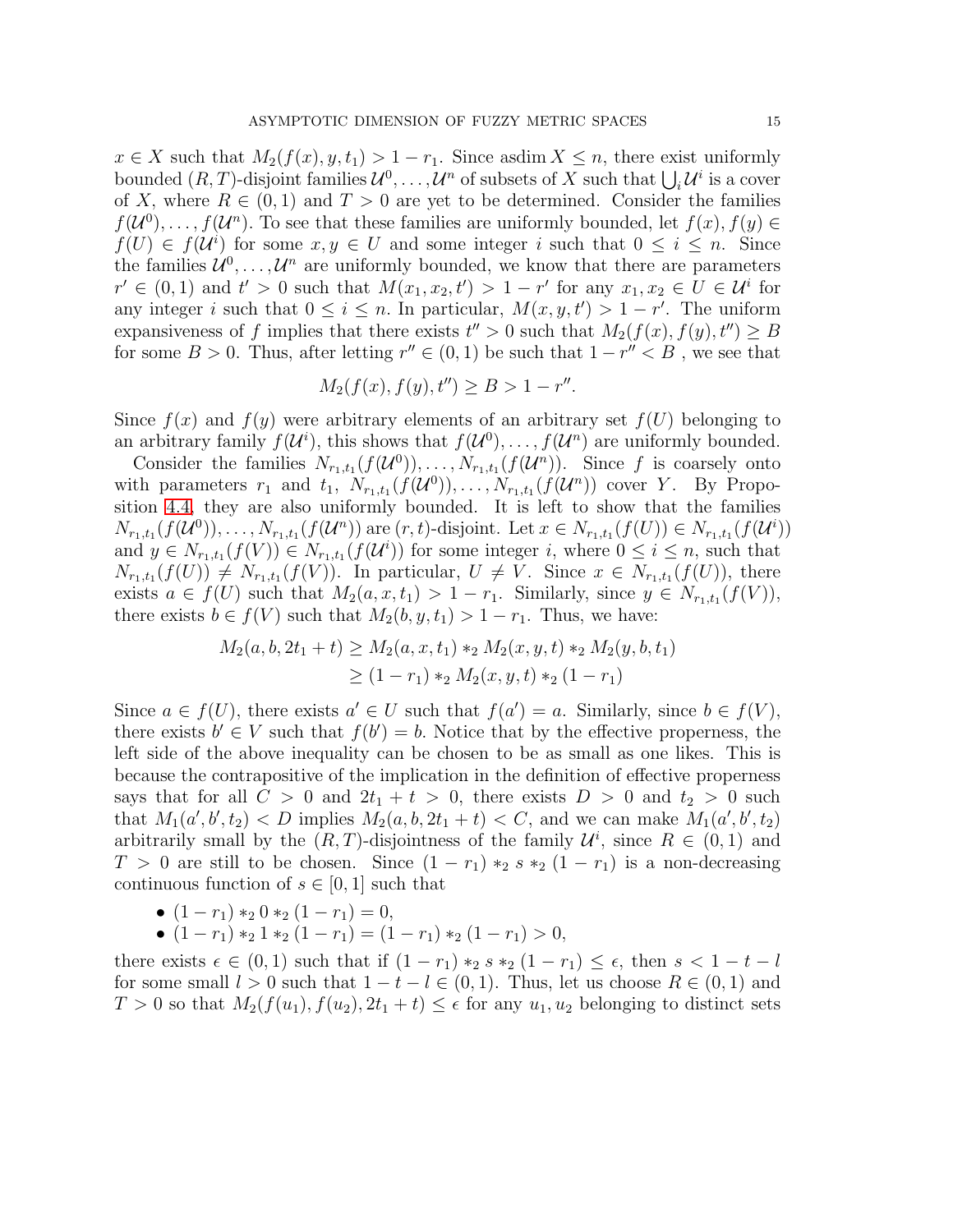from the same family  $\mathcal{U}^i$  for any i. In particular,  $M_2(a, b, 2t_1 + t) \leq \epsilon$ . This gives

$$
\epsilon \ge M_2(a, b, 2t_1 + t)
$$
  
\n
$$
\ge M_2(a, x, t_1) *_{2} M_2(x, y, t) *_{2} M_2(y, b, t_1)
$$
  
\n
$$
\ge (1 - r_1) *_{2} M_2(x, y, t) *_{2} (1 - r_1),
$$

which shows that  $M_2(x, y, t) < 1 - t - l < 1 - t$ . Since x was an arbitrary element of  $N_{r_1,t_1}(f(U))$ , y was an arbitrary element of  $N_{r_1,t_1}(f(V))$ ,  $N_{r_1,t_1}(f(U)) \neq N_{r_1,t_1}(f(V))$ , and both  $N_{r_1,t_1}(f(U))$  and  $N_{r_1,t_1}(f(V))$  were arbitrary elements of an arbitrary family  $N_{r_1,t_1}(f(\mathcal{U}^i))$  for some integer i where  $0 \leq i \leq n$ , this shows that the the families

$$
N_{r_1,t_1}(f(\mathcal{U}^0)), \ldots, N_{r_1,t_1}(f(\mathcal{U}^n))
$$

are  $(r, t)$ -disjoint, finishing the proof that

$$
\text{asdim}\, X \le n \implies \text{asdim}\, Y \le n.
$$

The same proof applied to the coarse inverse of  $f$  implies that

$$
asdim Y \le n \implies asdim X \le n.
$$

<span id="page-15-0"></span>**Corollary 5.8.** Let  $(X, M_1, *_1)$  and  $(Y, M_2, *_2)$  be fuzzy metric spaces. Let  $f : X \to$ *Y be a coarse embedding. Then* asdim  $X \leq$  asdim  $Y$ .

### 6. Examples

In this section, we explicitly calculate asymptotic dimension of several fuzzy metric spaces.

<span id="page-15-2"></span>**Example 6.1.** Let  $(X, M, *)$  be any bounded fuzzy metric space. Then asdim  $X = 0$ .

Example 6.2. One can apply Proposition 3.9 to the metric spaces with known asymptotic dimension. In particular, asdim  $\mathbb{R}^n = \text{asdim }\mathbb{Z}^n = n$ , where  $\mathbb{R}^n$  and  $\mathbb{Z}^n$ are endowed with the standard fuzzy metric induced by the Euclidean metric.

<span id="page-15-1"></span>**Example 6.3.** Let  $X = \mathbb{N}$ . Let  $*$  be a continuous *t*-norm defined by  $a * b = ab$  for all  $a, b \in [0, 1]$ . Define

$$
M(x, y, t) = \begin{cases} 1 & \text{if } x = y, \\ \frac{1}{xy} & \text{otherwise,} \end{cases}
$$

for all  $x, y \in X$  and all  $t > 0$ . Then  $(X, M, *)$  is a fuzzy metric space such that  $\operatorname{asdim} X = 0.$ 

*Proof.* It is straightforward to verify that  $(X, M, *)$  is a fuzzy metric space. In fact,  $(X, M, *)$  is a fuzzy metric space that is not a standard fuzzy metric space for any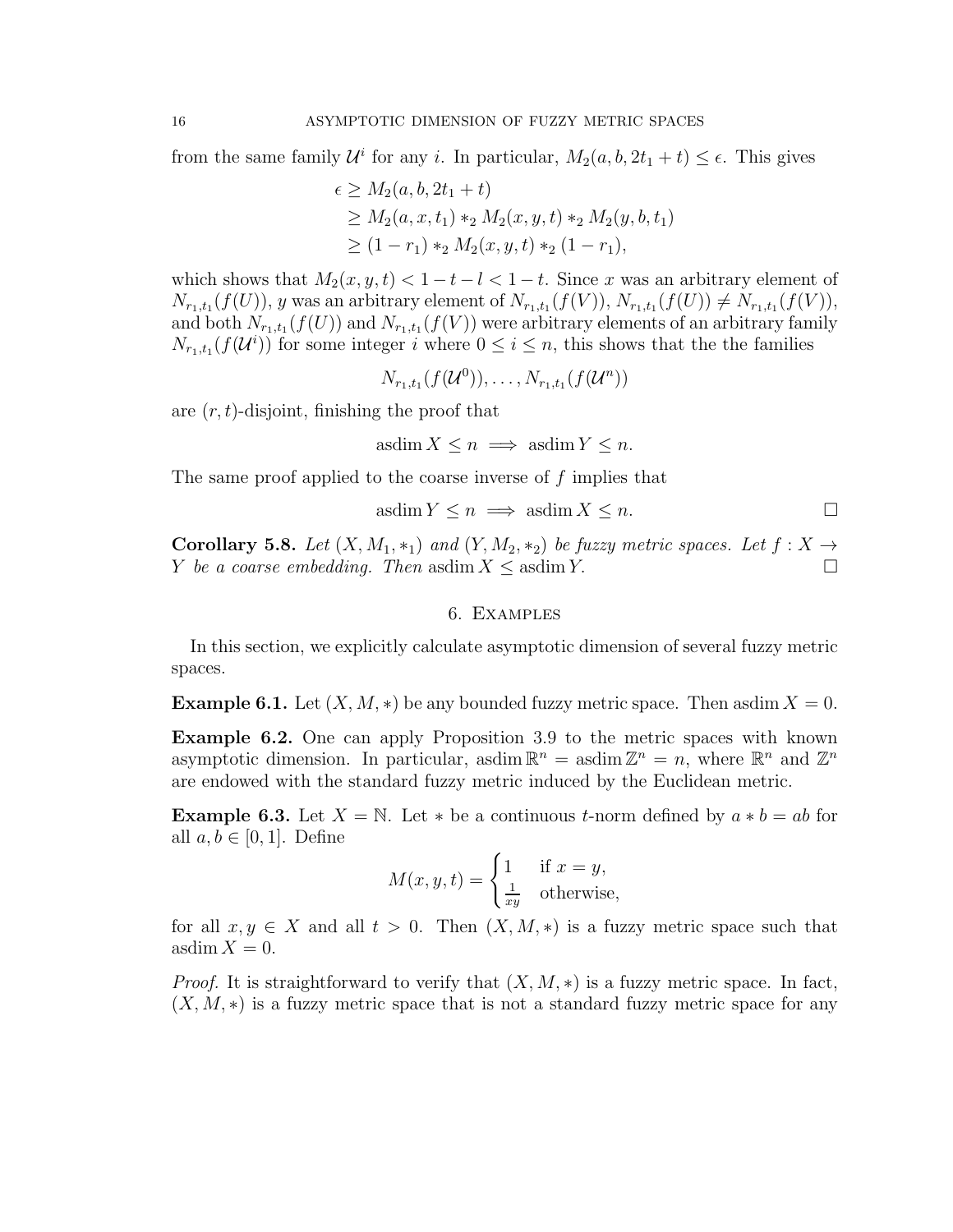metric (see Example 2.10 in [\[8\]](#page-20-16)). Let  $r \in (0,1)$  and  $t > 0$  be arbitrary. Find N large enough such that

$$
\frac{1}{N+1} < 1 - r.
$$

Let  $U_0 = \{n \in X \mid n \leq N\}$ . For any  $n \in \mathbb{N}$ , define  $U_n = \{N+n\}$ . Clearly the family  $\mathcal{U}^0 = \{U_n \mid n \in \{0\} \cup \mathbb{N}\}\$ is a cover of X. Since  $U_0$  is finite and  $U_n$  is a singleton set for any  $n \in \mathbb{N}$ , the cover  $\mathcal{U}^0$  in uniformly bounded. To see that the family  $\mathcal{U}^0$  is  $(r, t)$ -disjoint, notice that for any  $m, m' \geq N$  such that  $m \neq m'$ , we have that

$$
\frac{1}{m m'} \le \frac{1}{N(N+1)} \le \frac{1}{N+1} < 1 - r.
$$

Thus, all the singleton sets in  $\mathcal{U}^0$  are  $(r, t)$ -disjoint. Also, for any  $n \in U_0$  and any  $m \geq N + 1$ , we have

$$
\frac{1}{nm}\leq \frac{1}{N+1}<1-r,
$$

showing that  $U_0$  is  $(r, t)$ -disjoint from all the singleton sets in  $\mathcal{U}^0$ . This finishes the proof that the family  $\mathcal{U}^0$  is  $(r, t)$ -disjoint. Since  $r \in (0, 1)$  and  $t > 0$  were arbitrary, this shows that asdim  $X = 0$ .

Notice that there exists no effectively proper map from the fuzzy metric space in Example [6.3](#page-15-1) to the fuzzy metric space in Example [6.1.](#page-15-2) This means that the fuzzy metric space from Example [6.3](#page-15-1) and the fuzzy metric space from Example [6.1](#page-15-2) are examples of fuzzy metric spaces that are not coarsely equivalent, but have the same asymptotic dimension.

**Example 6.4.** Let  $X = \mathbb{N}$ . Let  $*$  be a continuous t-norm defined by  $a * b = ab$  for all  $a, b \in [0, 1]$ . Define

$$
M(x, y, t) = \begin{cases} \frac{x}{y} & \text{if } x \le y, \\ \frac{y}{x} & \text{if } y \le x, \end{cases}
$$

for all  $x, y \in X$  and all  $t > 0$ . Then  $(X, M, *)$  is a fuzzy metric space such that  $\operatorname{asdim} X = 1.$ 

*Proof.* It is easy to see that  $(X, M, *)$  is a fuzzy metric space that is not a standard fuzzy metric space for any metric (see Example 2.11 and Remark 2.12 in [\[3\]](#page-19-1)). To see that asdim  $X \neq 0$ , first notice that any bounded set in X must be finite. However, for any  $r \in (0,1)$  and  $t > 0$ , we can find an integer N large enough such that for any integer  $m \geq 0$ , we have that  $M(m, m + 1, t) = \frac{m}{m+1} > 1 - r$ . Thus, an  $(r, t)$ -disjoint family of subsets of  $X$  must include the set containing all the integers bigger than N. Thus, this family cannot be uniformly bounded.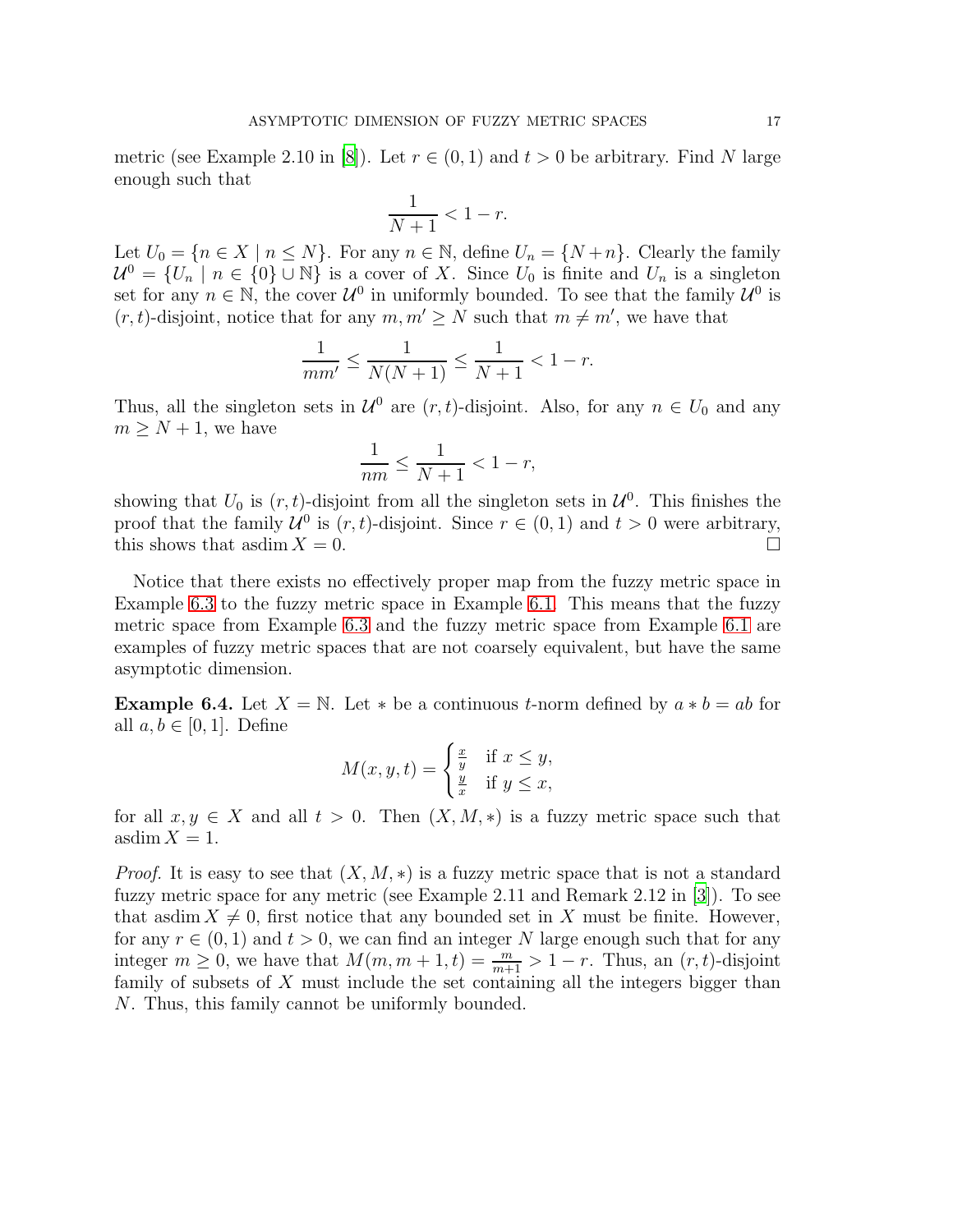To see that asdim  $X = 1$ , let  $r \in (0,1)$  and  $t > 0$  be arbitrary. Construct the family  $U$  of subsets of X in the following way:

$$
U_0 = \{1\},
$$
  
\n
$$
U_1 = \{a_1 + i \mid 0 \le i \le m_1\},
$$

where  $a_1$  is the smallest integer greater than 1 such that  $\frac{1}{a_1} < 1 - r$  and  $m_1$  is the smallest non-negative integer such that  $\frac{a_1-1}{a_1+m_1+1} < 1-r$ , and for all  $n \geq 2$ , define

$$
U_n = \{a_n + i \mid 0 \le i \le m_n\}
$$

where  $a_n$  is the smallest integer greater than  $a_{n-1} + m_{n-1}$  such that  $\frac{a_{n-1} + m_{n-1}}{a_n}$  $1 - r$  and  $m_n$  is the smallest non-negative integer such that  $\frac{a_n-1}{a_n+m_n+1} < 1-r$ . Let  $\mathcal{U} = \{U_n \mid n \geq 0\}$ . To create a family  $\mathcal{V}$ , let  $V_0$  consist of all the integers between  $U_0$  and  $U_1$ ,  $V_1$  consist of all the integers between  $U_1$  and  $U_2$ , and in general for any  $n \geq 2$ ,

$$
V_n = \{ n \in X \mid a_n + m_n < n < a_{n+1} \}.
$$

Set  $\mathcal{V} = \{V_n \mid n \geq 0\}$ . Clearly the families U and V form a cover of X. To finish the proof, we will show that they are also  $(r, t)$ -disjoint and uniformly bounded.

**Claim 1:** The families  $\mathcal U$  and  $\mathcal V$  are  $(r, t)$ -disjoint.

To show  $(r, t)$ -disjointness of families U and V, we need to show that  $M(x, y, t) < 1-r$ for any two  $x$  and  $y$  belonging to different sets in the same family. Notice that for any positive integers a and b such that  $a < b$ , we have that  $M(a, b, t) = \frac{a}{b} \ge \frac{c}{d} = M(c, d, t)$ for any  $c \le a$  and any  $d \ge b$ . Thus, to check the  $(r, t)$ -disjointness of the families U and V, it is enough to show that the largest element of the set  $U_n$  ( $V_n$ , respectively) is  $(r, t)$ -disjoint from the smallest element of the set  $U_{n+1}$   $(V_{n+1}$ , respectively) for any non-negative integer n. To see that the family  $\mathcal U$  is  $(r, t)$ -disjoint, notice that the definition of  $a_1$  ensures that the smallest element of  $U_1$  (namely  $a_1$ ) is  $(r, t)$ -disjoint from the largest element of the set  $U_0$  (namely 1), since

$$
M(1, a_1, t) = \frac{1}{a_1} < 1 - r.
$$

Similarly, for all  $n > 1$  the definition of  $a_n$  ensures that the smallest element of  $U_n$  (namely  $a_n$ ) is  $(r, t)$ -disjoint from the largest element of the set  $U_{n-1}$  (namely  $a_{n-1} + m_{n-1}$ , since

$$
M(a_{n-1} + m_{n-1}, a_n, t) = \frac{a_{n-1} + m_{n-1}}{a_n} < 1 - r.
$$

This shows that the family U is  $(r, t)$ -disjoint. To see that the family V is  $(r, t)$ disjoint, first assume that all the elements in  $V$  are non-empty, as if some of them are empty, then they satisfy the  $(r, t)$ -disjointness condition vacuously. Notice that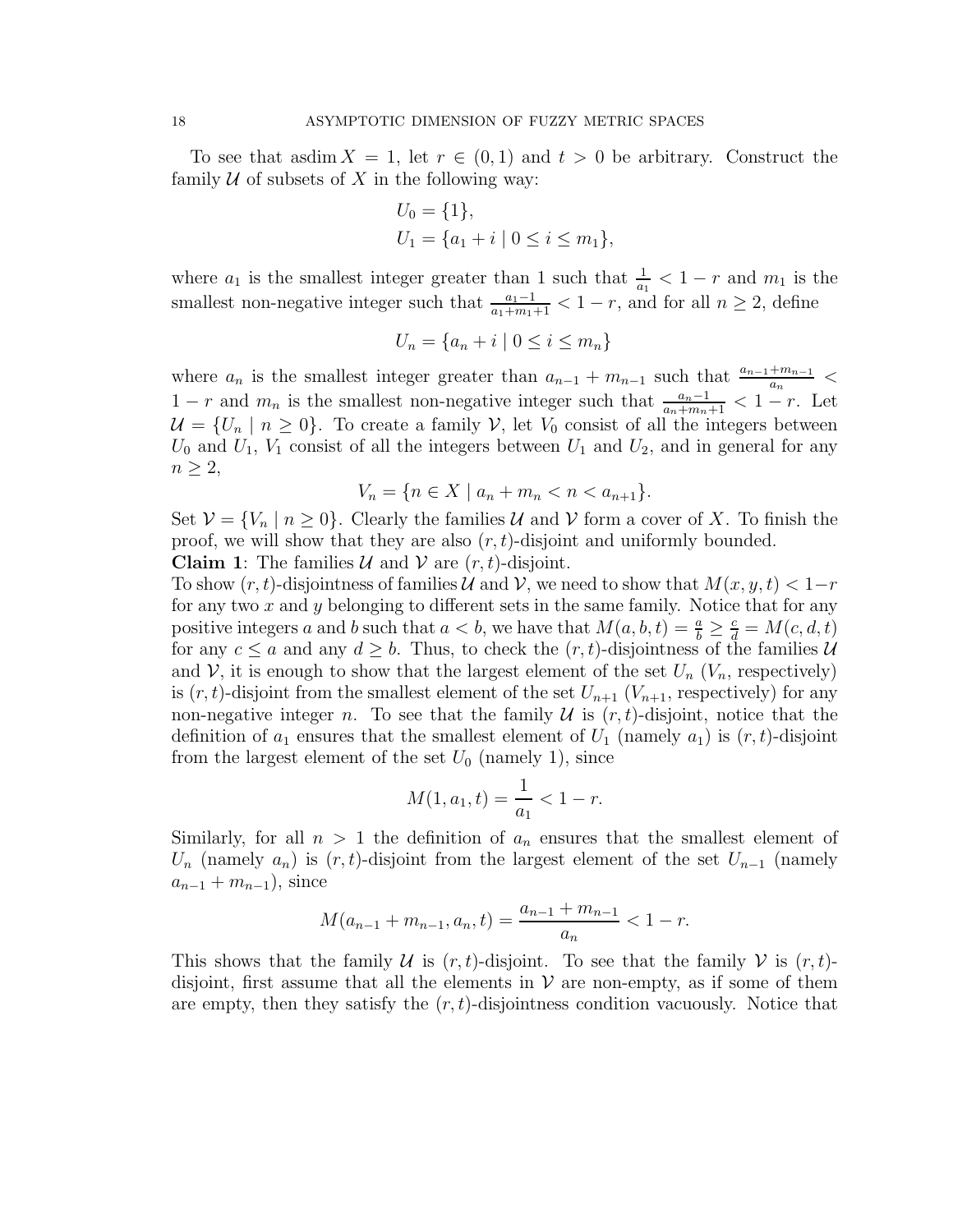the definition of  $m_1$  ensures that the smallest element of  $V_1$  (namely  $a_1 + m_1 + 1$ ) is  $(r, t)$ -disjoint from the largest element of the set  $V_0$  (namely  $a_1 - 1$ ), since

$$
M(a_1 + m_1 + 1, a_1 - 1, t) = \frac{a_1 - 1}{a_1 + m_1 + 1} < 1 - r.
$$

Similarly, for all  $n > 1$  the definition of  $m_n$  ensures that the smallest element of  $V_n$  (namely  $a_n + m_n + 1$ ) is  $(r, t)$ -disjoint from the largest element of the set  $V_{n-1}$ (namely  $a_n - 1$ ), since

$$
M(a_n + m_n + 1, a_n - 1, t) = \frac{a_n - 1}{a_n + m_n + 1} < 1 - r.
$$

This shows that the family  $V$  is also  $(r, t)$ -disjoint.

**Claim 2:** The families  $\mathcal{U}$  and  $\mathcal{V}$  are uniformly bounded.

We will show that the families U and V are uniformly bounded with parameters r and t chosen at the beginning of this proof. To see that the families  $\mathcal U$  and  $\mathcal V$  are uniformly bounded, we need to show that  $M(x, y, t) > 1 - r$  for any two x and y belonging to the same set in any of the families. By using the same observation as in Claim 1, it is enough to show that this inequality is true for the largest element of the set  $U_n$  ( $V_n$ , respectively) and the smallest element of the set  $U_n$  ( $V_n$ , respectively) for any non-negative integer n. To see that the family  $\mathcal U$  is uniformly bounded, recall that for any  $n \geq 1$ , the smallest element of  $U_n$  is  $a_n$  and the largest element of  $U_n$  is  $a_n + m_n$ . Also, recall that for any  $n \geq 1$ , the definition of  $m_n$  says that  $m_n$ is the smallest non-negative integer such that  $\frac{a_n-1}{a_n+m_n+1} < 1-r$ . This means that  $a_n-1$  $\frac{a_n-1}{a_n+m_n} \geq 1-r$ , implying that

$$
M(a_n, a_n + m_n, t) = \frac{a_n}{a_n + m_n} > \frac{a_n - 1}{a_n + m_n} \ge 1 - r
$$

for all  $n \geq 1$ . Since the set  $U_0$  is a singleton set, this shows that the family U is uniformly bounded.

To see that the family V is uniformly bounded, recall that for any  $n \geq 1$ , the smallest element of  $V_n$  is  $a_n + m_n + 1$  and the largest element of  $V_n$  is  $a_{n+1} - 1$ . Also, recall that for any  $n \geq 2$ , the definition of  $a_n$  says that  $a_n$  is the smallest integer greater than  $a_{n-1}+m_{n-1}$  such that  $\frac{a_{n-1}+m_{n-1}}{a_n} < 1-r$ . This means that  $\frac{a_n+m_n}{a_{n+1}} \geq 1-r$ for all  $n \geq 1$ , implying that

$$
M(a_n + m_n + 1, a_{n+1} - 1, t) = \frac{a_n + m_n + 1}{a_{n+1} - 1} > \frac{a_n + m_n}{a_{n+1} - 1} \ge 1 - r
$$

for all  $n \geq 1$ . To see that  $V_0$  is bounded with the same parameters, notice that by the definition of  $a_1$  we must have that  $\frac{1}{a_1-1} \geq 1-r$ , implying that

$$
M(2, a_1 - 1, t) = \frac{2}{a_1 - 1} > \frac{1}{a_1 - 1} \ge 1 - r,
$$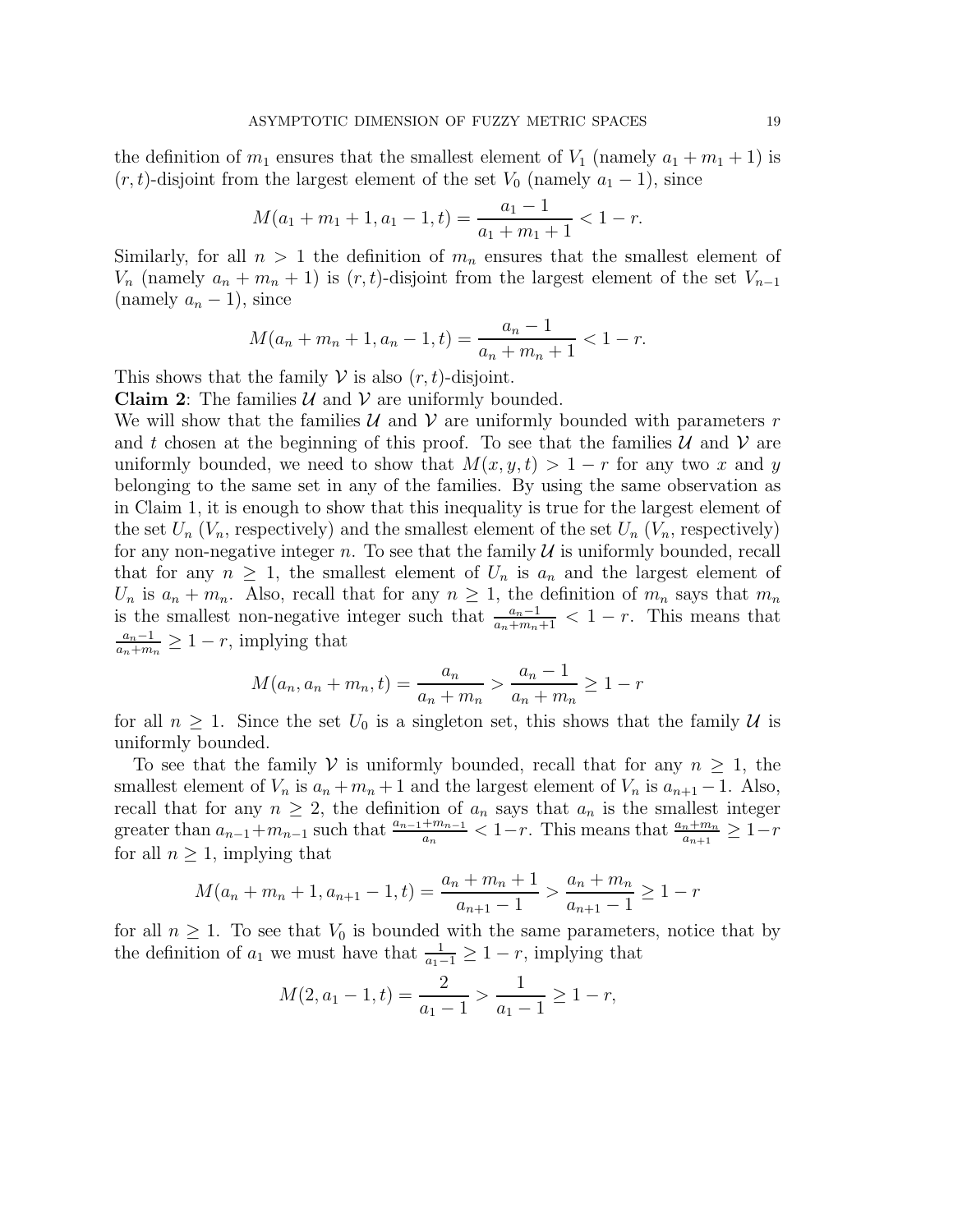finishing the proof that the family  $\mathcal U$  is also uniformly bounded.  $\Box$ 

Recall that a fuzzy metric space  $(X, M, *)$  is called **non-Archimedean** if

$$
M(x, y, t) * M(y, z, t') \le M(x, z, \max\{t, t'\})
$$

for any  $x, y, z \in X$ , and any  $t, t' > 0$ , or equivalently,

$$
M(x, y, t) * M(y, z, t) \le M(x, z, t)
$$

for any  $x, y, z \in X$ , and any  $t > 0$  (see for example [\[21](#page-20-15)]). The reader is encouraged to compare the following example with Theorem 3 in [\[21](#page-20-15)].

**Example 6.5.** Let  $(X, M, *)$  be any non-Archimedean fuzzy metric space with a continuous t-norm defined by  $a*b = \min\{a, b\}$  for all  $a, b \in [0, 1]$ . Then asdim  $X = 0$ .

*Proof.* Let  $r \in (0,1)$  and  $t > 0$  be arbitrary. Let  $\mathcal{U} = \{B(x, r + \varepsilon, t) \mid x \in X\}$  for some small  $\varepsilon > 0$  such that  $r + \varepsilon \in (0, 1)$ . Clearly U is uniformly bounded. To see that U is  $(r, t)$ -disjoint, let  $B(a, r + \varepsilon, t)$  and  $B(b, r + \varepsilon, t)$  be arbitrary elements of U for some  $a, b \in X$  such that  $a \neq b$ . We will show that if  $B(a, r + \varepsilon, t)$  and  $B(b, r + \varepsilon, t)$  are not  $(r, t)$ -disjoint, then they are equal. Assume that  $B(a, r + \varepsilon, t)$ and  $B(b, r+\varepsilon, t)$  are not  $(r, t)$ -disjoint. This means that there exist  $a' \in B(a, r+\varepsilon, t)$ and  $b' \in B(b, r + \varepsilon, t)$  such that  $M(a', b', t) > 1 - r - \varepsilon$ . But then for an arbitrary point  $b'' \in B(b, r, t)$ , we have that

$$
M(a, b'', t) \ge M(a, a', t) * M(a', b', t) * M(b', b, t) * M(b, b'', t)
$$
  
= min { $M(a, a', t), M(a', b', t), M(b', b, t), M(b, b'', t)$ }  
> min { $(1 - r - \varepsilon), (1 - r - \varepsilon), (1 - r - \varepsilon), (1 - r - \varepsilon)$ }  
= 1 - r - \varepsilon

This shows that  $b'' \in B(a, r + \varepsilon, t)$ . Since  $b''$  was an arbitrary element of  $B(b, r + \varepsilon, t)$ , this shows that  $B(a, r + \varepsilon, t) \subseteq B(b, r + \varepsilon, t)$ . By symmetry,  $B(b, r + \varepsilon, t) \subseteq B(a, r + \varepsilon, t)$  $\varepsilon, t$ ).

#### <span id="page-19-0"></span>**REFERENCES**

- <span id="page-19-2"></span>[1] G. Bell and A. Dranishnikov. Asymptotic dimension. *Topology Appl.*, 155(12):1265–1296, 2008.
- <span id="page-19-3"></span>[2] G. Bell and A. Dranishnikov. Asymptotic dimension in Bedlewo. *Topology Proc.*, 38:209–236, 2011.
- <span id="page-19-1"></span>[3] A. George and P. Veeramani. On some results in fuzzy metric spaces. *Fuzzy Sets and Systems*, 64(3):395–399, 1994.
- <span id="page-19-4"></span>[4] M. Grabiec. Fixed points in fuzzy metric spaces. *Fuzzy Sets and Systems*, 27(3):385–389, 1988.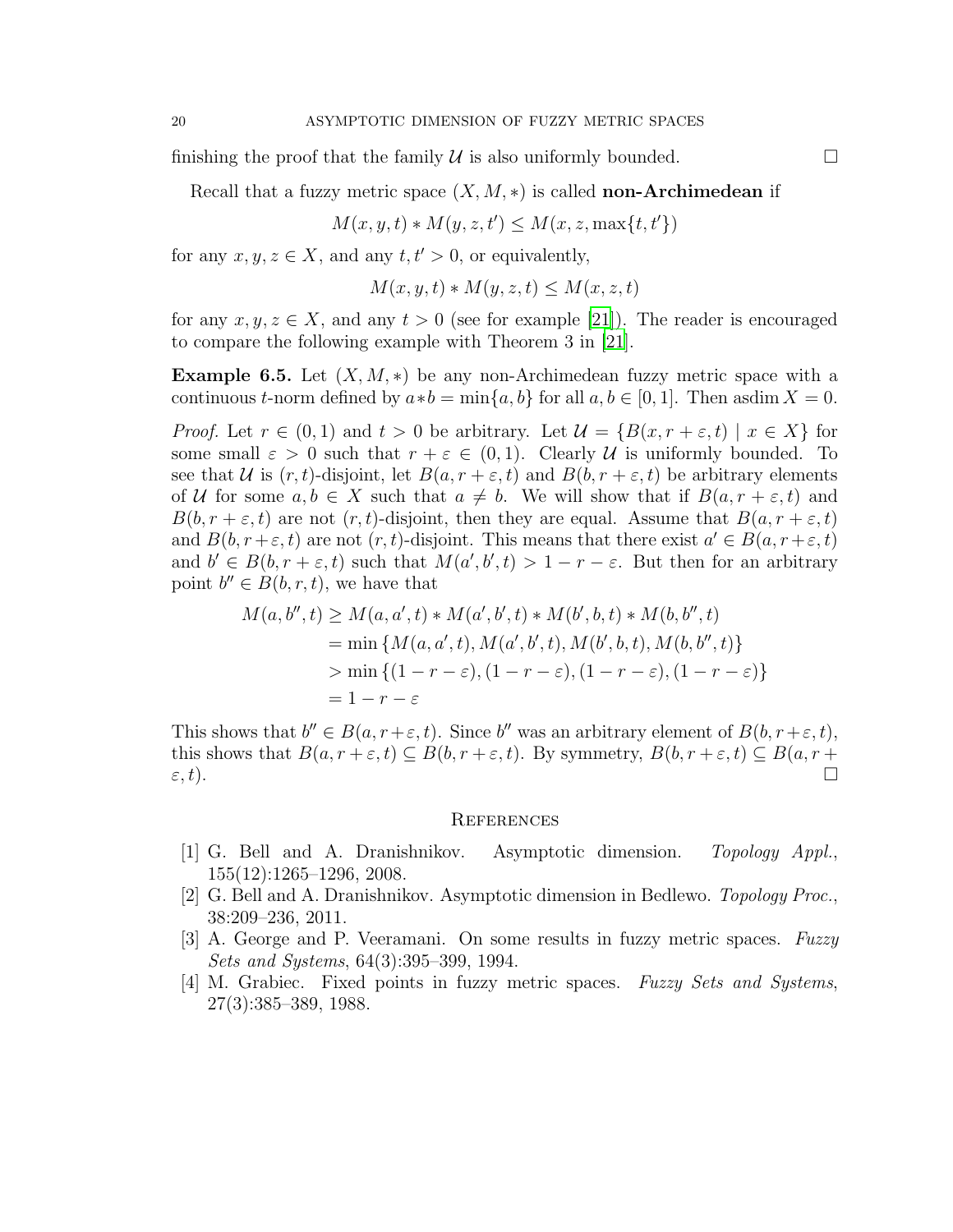- <span id="page-20-1"></span>[5] S. Greenfield and F. Chiclana. Type-reduced set structure and the truncated type-2 fuzzy set. *Fuzzy Sets and Systems*, 352:119–141, 2018.
- <span id="page-20-6"></span>[6] V. Gregori, J.-J. Mi˜nana, and D. Miravet. Contractive sequences in fuzzy metric spaces. *Fuzzy Sets and Systems*, 379:125–133, 2020.
- <span id="page-20-11"></span>[7] V. Gregori and S. Romaguera. Some properties of fuzzy metric spaces. *Fuzzy Sets and Systems*, 115(3):485–489, 2000.
- <span id="page-20-16"></span>[8] V. Gregori, S. Romaguera, and A. Sapena. Uniform continuity in fuzzy metric spaces. In *Proceedings of the "II Italian-Spanish Congress on General Topology and its Applications" (Italian) (Trieste, 1999)*, volume 32, pages 81–88 (2002), 2001.
- <span id="page-20-17"></span>[9] E. Guentner. Permanence in coarse geometry. In *Recent progress in general topology. III*, pages 507–533. Atlantis Press, Paris, 2014.
- <span id="page-20-2"></span>[10] R. M. Jafelice and W. A. Lodwick. Interval analysis of the HIV dynamics model solution using type-2 fuzzy sets. *Math. Comput. Simulation*, 180:306–327, 2021.
- <span id="page-20-7"></span>[11] M. Jain, S. Kumar, and C. Park. Φ-Contraction principle and an open problem in GV-fuzzy metric spaces. *J. Fixed Point Theory Appl.*, 22(3):78, 2020.
- <span id="page-20-5"></span>[12] I. Kramosil and J. Mich´alek. Fuzzy metrics and statistical metric spaces. *Kybernetika (Prague)*, 11(5):336–344, 1975.
- <span id="page-20-13"></span>[13] P. W. Nowak and G. Yu. *Large scale geometry*. EMS Textbooks in Mathematics. European Mathematical Society (EMS), Zürich, 2012.
- <span id="page-20-8"></span>[14] J. H. Park. Intuitionistic fuzzy metric spaces. *Chaos Solitons Fractals*, 22(5):1039–1046, 2004.
- <span id="page-20-9"></span>[15] D. Qiu and W. Zhang. The strongest t-norm for fuzzy metric spaces. *Kybernetika (Prague)*, 49(1):141–148, 2013.
- <span id="page-20-12"></span>[16] A. Sapena. A contribution to the study of fuzzy metric spaces. In *Proceedings of the Third Italian-Spanish Conference of General Topology and its Applications (Murcia, 2000)*, volume 2, pages 63–76, 2001.
- <span id="page-20-3"></span>[17] H.-C. Wu. Arithmetic operations of non-normal fuzzy sets using gradual numbers. *Fuzzy Sets and Systems*, 399:1–19, 2020.
- <span id="page-20-10"></span>[18] X. Wu and G. Chen. Answering an open question in fuzzy metric spaces. *Fuzzy Sets and Systems*, 390:188–191, 2020.
- <span id="page-20-14"></span>[19] G. Yu. The Novikov conjecture for groups with finite asymptotic dimension. *Ann. of Math. (2)*, 147(2):325–355, 1998.
- <span id="page-20-0"></span>[20] L. A. Zadeh. Fuzzy sets. *Information and Control*, 8:338–353, 1965.
- <span id="page-20-15"></span>[21] M. Zarichnyi. Coarse structures and fuzzy metrics. *Mat. Stud.*, 32(2):180–184, 2009.
- <span id="page-20-4"></span>[22] K. Zhang, J. Zhan, and X. Wang. TOPSIS-WAA method based on a coveringbased fuzzy rough set: an application to rating problem. *Inform. Sci.*, 539:397– 421, 2020.